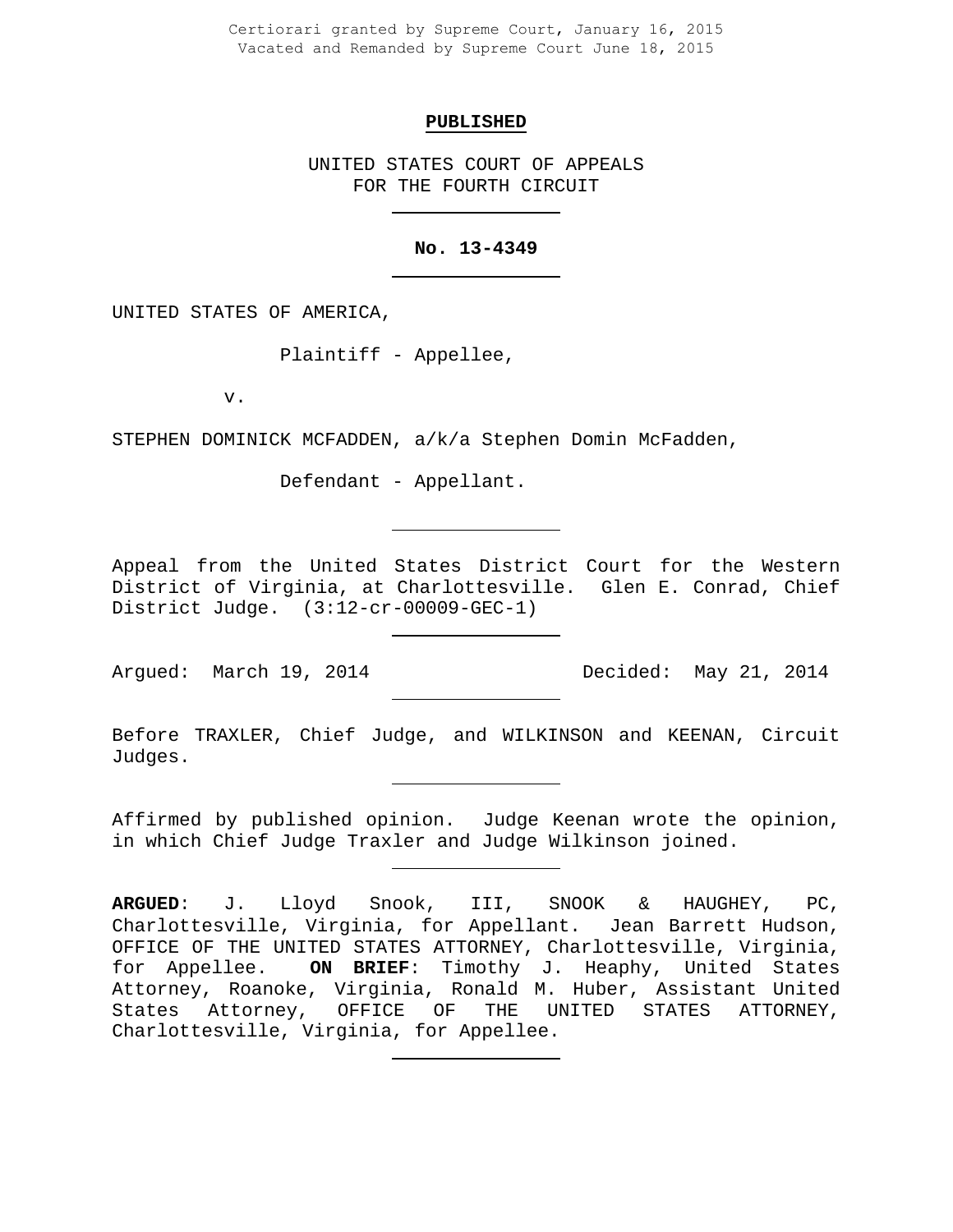BARBARA MILANO KEENAN, Circuit Judge:

This appeal concerns a defendant's convictions involving the sale of "designer drugs," in violation of the Controlled Substance Analogue Enforcement Act of 1986 (the Act), 21 U.S.C. §§ 802(32)(A), 813. Stephen D. McFadden was convicted by a jury of nine charges stemming from his distribution of substances that the government alleged were prohibited by the Act. On appeal, McFadden primarily asserts that the Act is unconstitutionally vague as applied to him, that the district court abused its discretion in making certain evidentiary rulings at trial, and that the government failed to prove that the substances McFadden distributed qualified as controlled substance analogues under the Act. Upon our review, we affirm the district court's judgment.

# I.

Before addressing the facts of this case and McFadden's challenges to his convictions, we first provide a brief overview of the Act. Congress enacted the Act to prevent "underground chemists" from creating new drugs that have similar effects on the human body as drugs explicitly prohibited under the federal drug laws. See United States v. Klecker, 348 F.3d 69, 70 (4th Cir. 2003); see also United States v. Hodge, 321 F.3d 429, 432, 437 (3d Cir. 2003) (purpose of the Act is to "make illegal the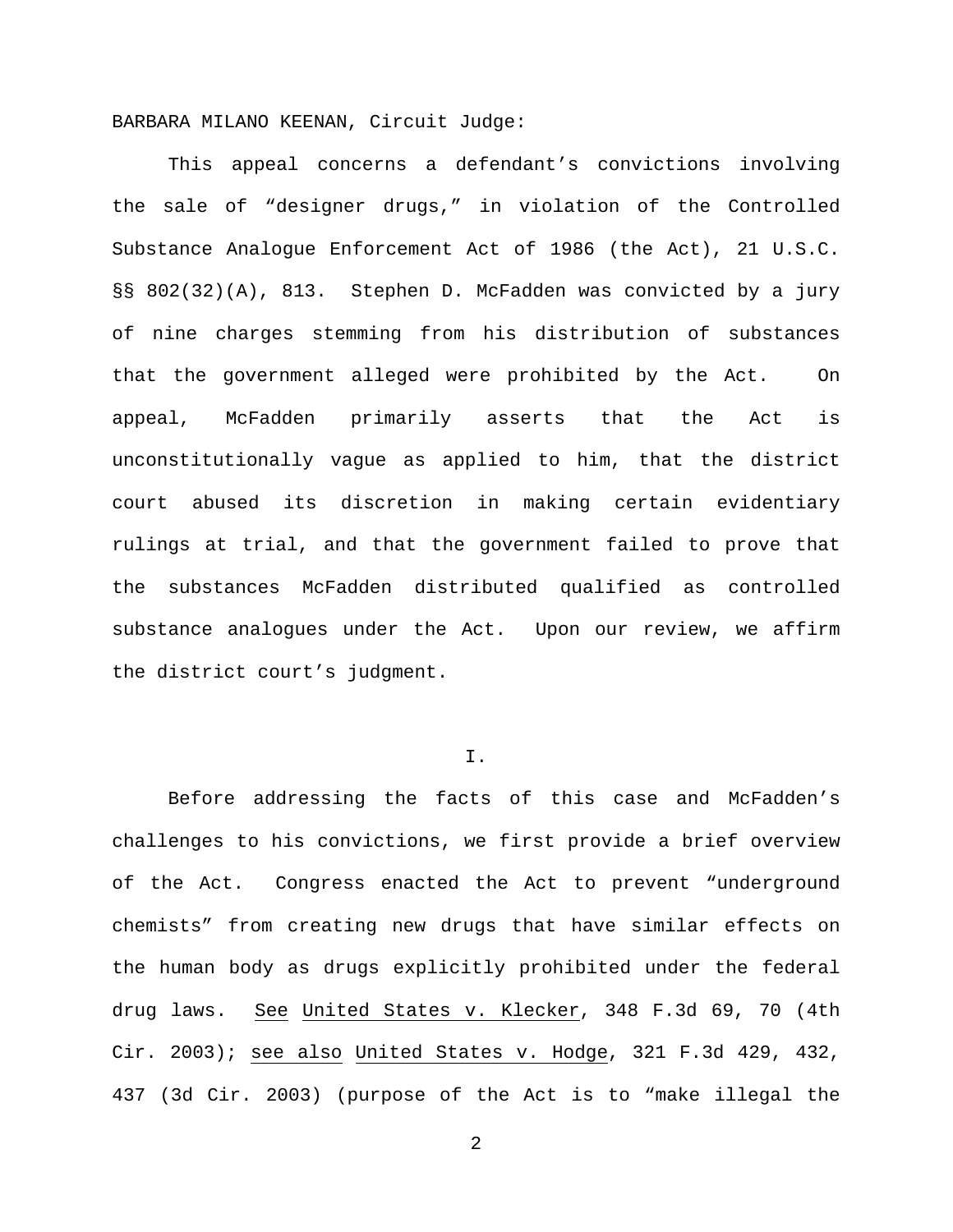production of designer drugs and other chemical variants of listed controlled substances that otherwise would escape the reach of the drug laws"). To achieve that purpose, Congress mandated that a "controlled substance analogue," when intended for human consumption, be treated under federal law as a Schedule I controlled substance. 21 U.S.C. § 813.

Subject to certain exceptions not at issue in this case, a "controlled substance analogue" is defined under the Act as:

a substance-

(i) the chemical structure of which is substantially similar to the chemical structure of a controlled substance in schedule I or II;

(ii) which has a stimulant, depressant, or hallucinogenic effect on the central nervous system that is substantially similar to or greater than the stimulant, depressant, or hallucinogenic effect on the central nervous system of a controlled substance in schedule I or II; or

(iii) with respect to a particular person, which such person represents or intends to have a stimulant, depressant, or hallucinogenic effect on the central nervous system that is substantially similar to or<br>qreater than the stimulant, depressant, or greater than the stimulant, depressant, or hallucinogenic effect on the central nervous system of a controlled substance in schedule I or II.

21 U.S.C. § 802(32)(A).

Accordingly, an individual may be convicted for an offense involving a controlled substance analogue under 21 U.S.C. § 841 if the government establishes that: (1) the alleged analogue substance has a chemical structure that is substantially similar to the chemical structure of a controlled substance classified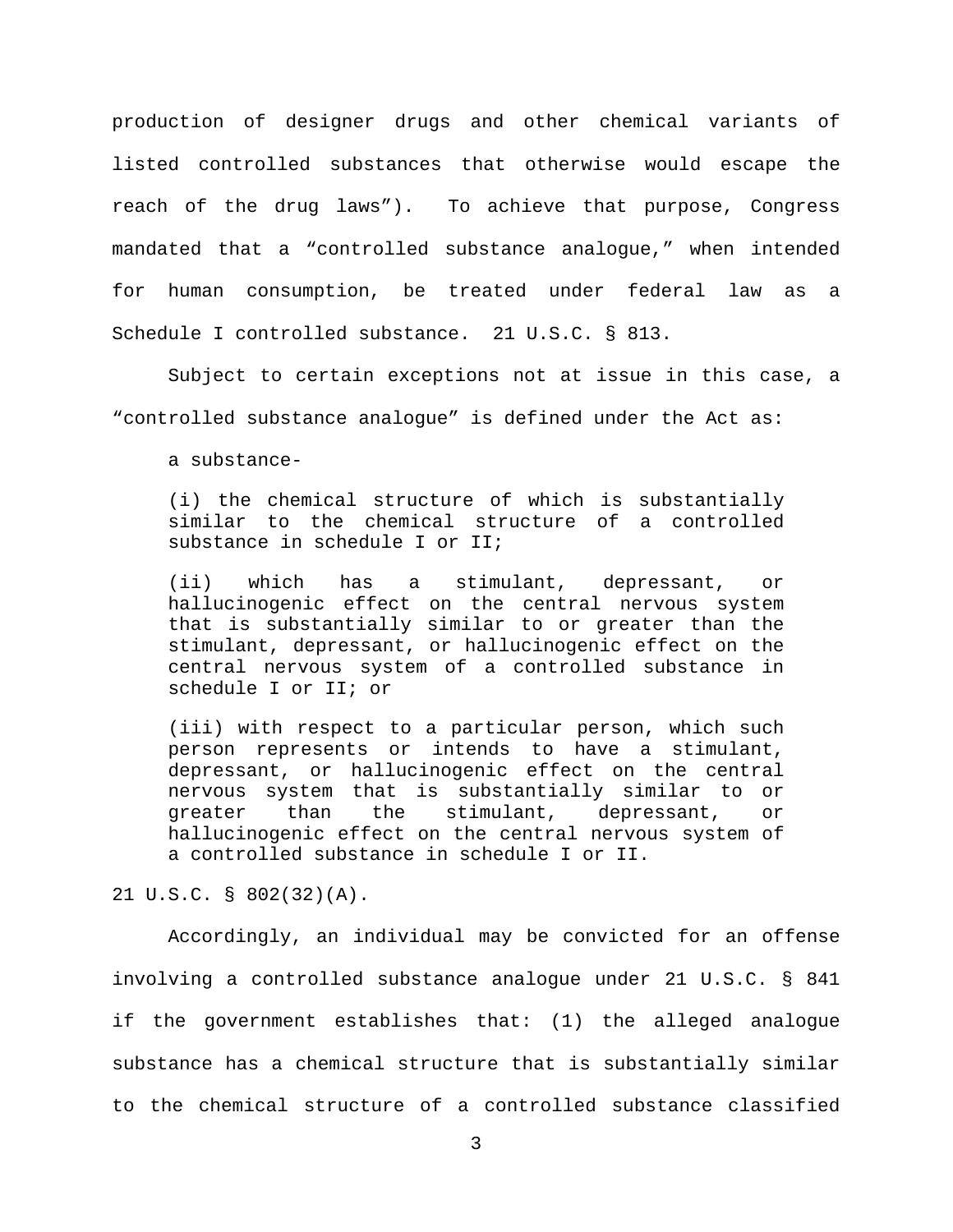under Schedule I or Schedule II (the chemical structure element);<sup>[1](#page-3-0)</sup> (2) the alleged analogue substance has an actual, intended or claimed stimulant, depressant, or hallucinogenic effect on the central nervous system that is substantially similar to or greater than such effect produced by a Schedule I or Schedule II controlled substance (the pharmacological similarity element); and (3) the analogue substance is intended for human consumption (the human consumption element). See Klecker, 348 F.3d at 71 (construing 21 U.S.C. §§ 802(32)(A), 813).

### II.

In July 2011, police investigators in the Charlottesville, Virginia area began investigating the use and distribution of certain synthetic stimulants commonly known as "bath salts." When ingested into the human body, bath salts are capable of producing similar effects as certain controlled substances, including cocaine, methamphetamine, and methcathinone.

The police investigation revealed that bath salts were being sold from a video rental store in Charlottesville, which was owned and operated by Lois McDaniel. Using confidential

<span id="page-3-0"></span> $1$  Controlled substances are classified under one of five schedules, which are set forth in 21 U.S.C. § 812 and 21 C.F.R. §§ 1308.11 through 1308.15.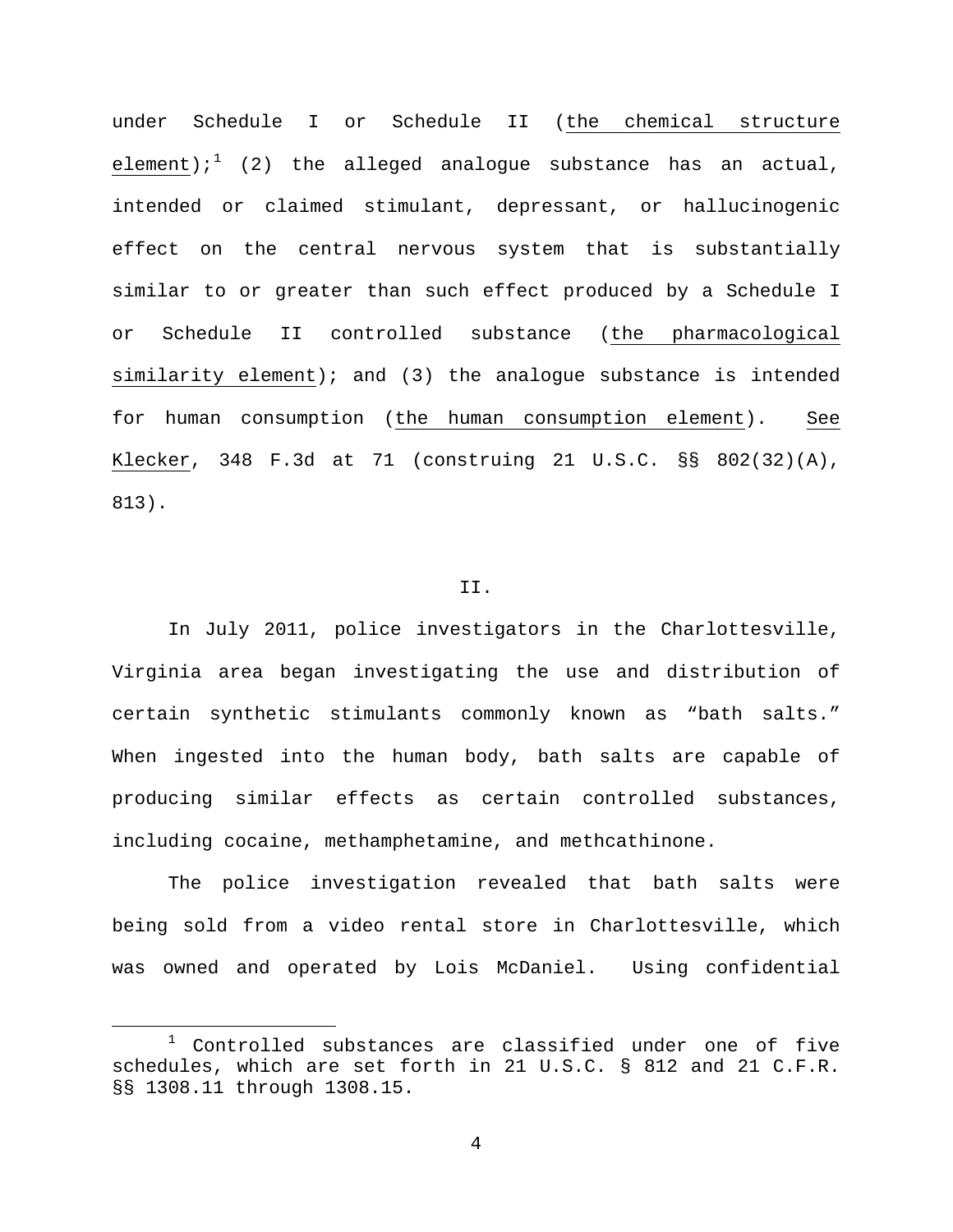informants, investigators purchased bath salts from McDaniel, which later were analyzed by the United States Drug Enforcement Administration (DEA). The chemical analysis performed by the DEA showed that these bath salts contained 3,4 methylenedioxypyrovalerone (MDPV) and 3,4methylenedioxymethcathinone (methylone, or MDMC). Government agents later seized from McDaniel's store additional bath salts that contained a combination of MDPV, methylone, and 4-methylethylcathinone (4-MEC).

McDaniel agreed to cooperate with the investigators, and informed them that the bath salts she distributed from her store were supplied by McFadden. At the investigators' direction, McDaniel initiated recorded telephone conversations with McFadden in which she placed orders for bath salts. During these conversations, McFadden discussed the potency and duration of the "high" experienced by users of the substances he was distributing. He also compared the effects of those substances to certain controlled substances, including cocaine and methamphetamine.

As a result of these transactions, investigators received bath salts supplied by McFadden on five separate occasions. The DEA's analysis showed that two batches of these bath salts contained 4-MEC, MDPV, and methylone. The three other batches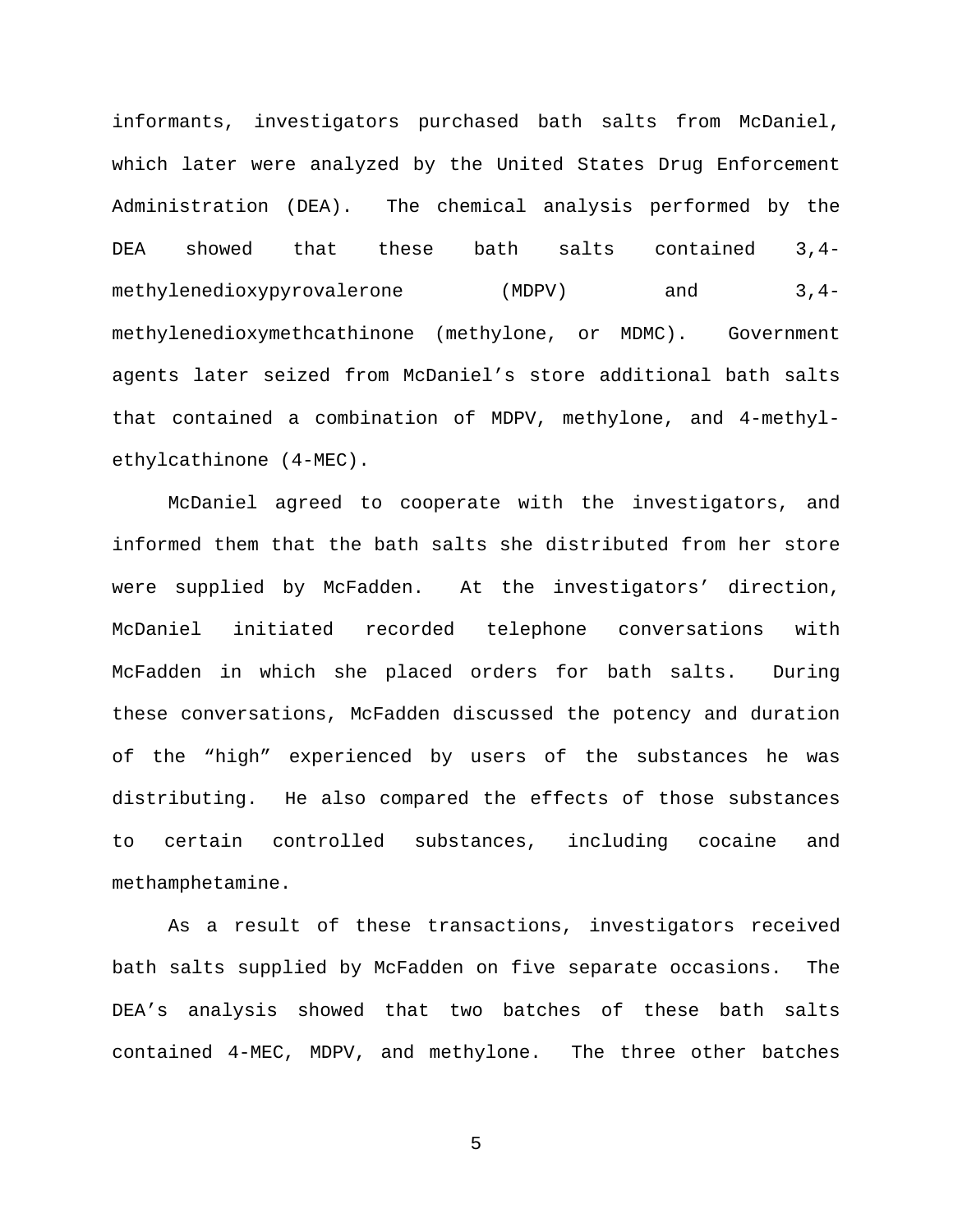contained  $4$ -MEC, but not MDPV or methylone.<sup>[2](#page-5-0)</sup> Based on the findings of this investigation, the grand jury issued a superseding indictment in November 2012, charging McFadden with nine offenses, including one count of conspiracy to distribute substances containing the alleged controlled substance analogues 4-MEC, MDPV, and methylone (collectively, the alleged CSAs), and eight additional counts of distributing these substances.<sup>[3](#page-5-1)</sup>

The four-day jury trial focused primarily on the issue whether 4-MEC, MDPV, and methylone constitute controlled substance analogues under the Act. To prove the chemical structure element, the government presented the testimony of Dr. Thomas DiBerardino, a chemist employed by the DEA, who qualified as an expert in the field of chemical structures of drugs.

<span id="page-5-0"></span> $2$  During the course of the government's investigation, the DEA, under its emergency temporary scheduling powers in 21 U.S.C. § 811(h), classified MDPV and methylone as Schedule I controlled substances. Schedules of Controlled Substances, 76 Fed. Reg. 65371, 65372 (amending 21 C.F.R. § 1308.11) (Oct. 21, 2011). The government did not allege that McFadden distributed MDPV or methylone after this classification.

<span id="page-5-1"></span> $3$  The indictment contained the following charges: conspiracy to distribute a substance or mixture containing the controlled substance analogues 4-MEC, MDPV, and methylone, in violation of 21 U.S.C. §§ 841(a)(1), (b)(1)(c) and 846 (Count One); two counts of distribution of a substance or mixture containing MDPV and methylone, in violation of 21 U.S.C. §§ 841(a)(1) and  $(b)(1)(c)$  (Counts Two and Three); three counts of distribution of a substance or mixture containing 4-MEC, MDPV, and methylone, in violation of 21 U.S.C.  $\S$ § 841(a)(1) and (b)(1)(c) (Counts Four, Five, and Six); and three counts of distribution of a substance or mixture containing 4-MEC, in violation of 21 U.S.C.  $\S$ § 841(a)(1) and (b)(1)(c) (Counts Seven, Eight, and Nine).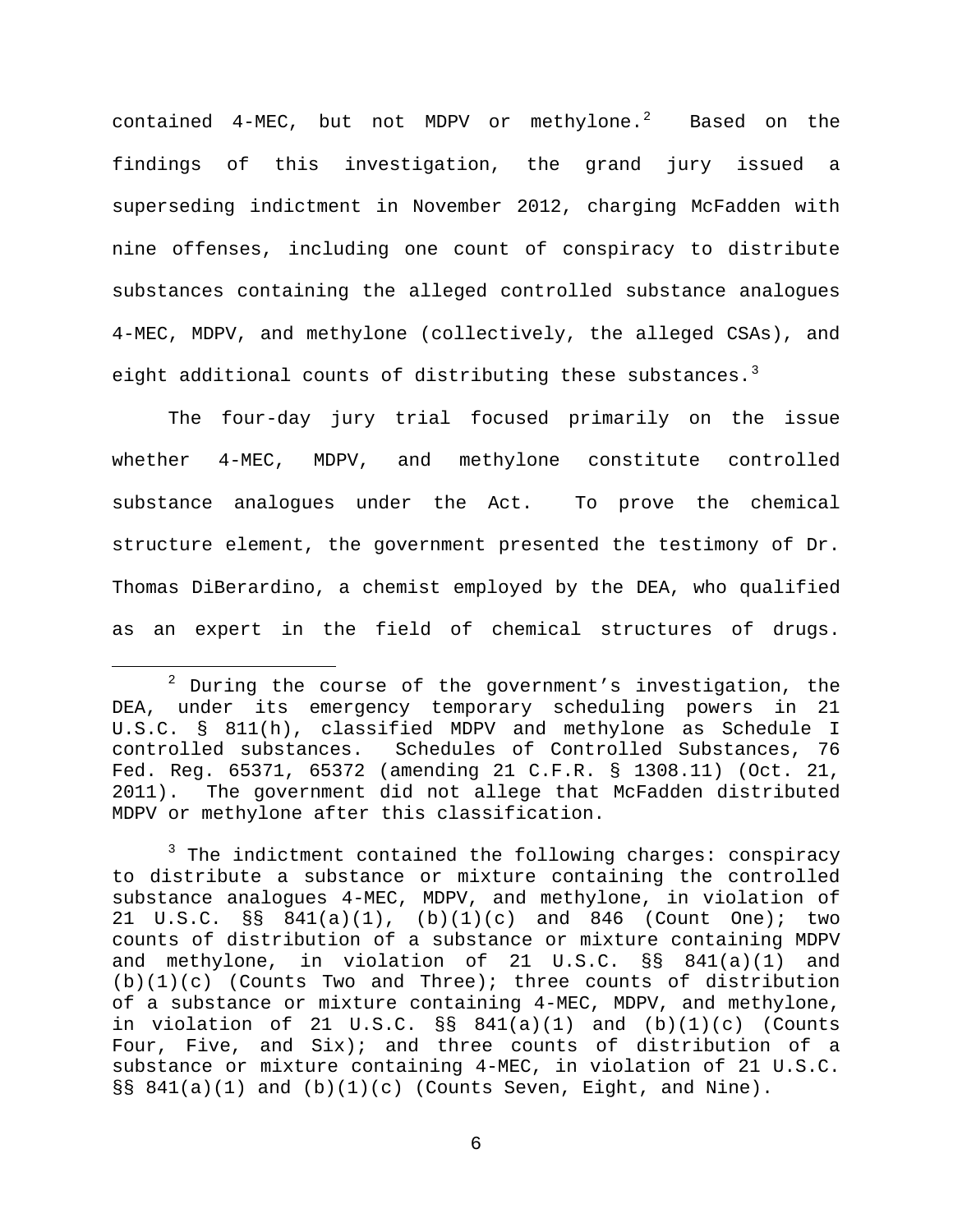Using chemical diagrams as demonstrative exhibits, Dr. DiBerardino testified that the chemical structures of 4-MEC and MDPV are each substantially similar to methcathinone, a Schedule I controlled substance. Dr. DiBerardino further testified, based on the chemical diagrams, that the chemical structure of methylone is substantially similar to ecstasy, which also is a Schedule I controlled substance.

To establish the pharmacological similarity element, the government presented the testimony of Dr. Cassandra Prioleau, a drug science specialist employed by the DEA, who qualified as an expert in the field of pharmacological effects of drugs. Dr. Prioleau testified that 4-MEC and MDPV each would have a pharmacological effect on the central nervous system substantially similar to the effect produced by methcathinone. Dr. Prioleau further testified that methylone would have a substantially similar pharmacological effect on the central nervous system as ecstasy. $4$ 

In his defense, McFadden presented the testimony of Dr. Matthew C. Lee, a primary care physician and pharmacist, who qualified as an expert in the field of pharmacology and the

<span id="page-6-0"></span> <sup>4</sup> Dr. Prioleau acknowledged during cross-examination that methylone generally produced only about one-half the stimulant effect of ecstasy, but also noted that at a "maximum dosage" level methylone and ecstasy would have equivalent stimulant effects.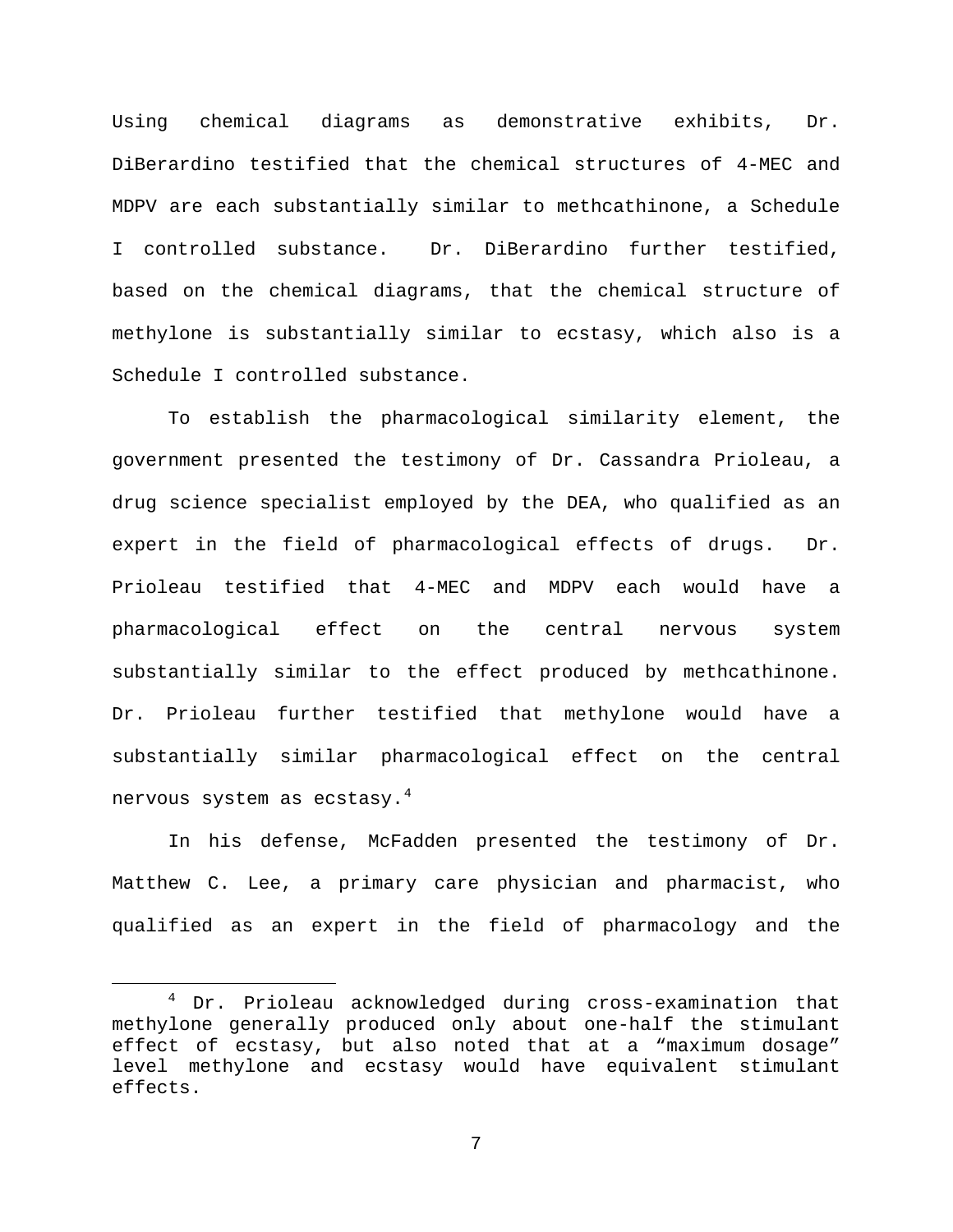effects of medication. Dr. Lee criticized the methodology used by Dr. DiBerardino in reaching his conclusions regarding the chemical structure element, and further stated that MDPV and methcathinone are not similar in chemical structure.<sup>[5](#page-7-0)</sup> Dr. Lee also criticized the methodology employed by Dr. Prioleau in reaching her conclusions with respect to the pharmacological similarity element. Dr. Lee testified that methylone did not produce similar pharmacological effects as ecstasy, and that there was insufficient scientific data to draw a conclusion that 4-MEC and MDPV produce similar pharmacological effects in humans as methcathinone.

After hearing this and other evidence, the jury returned a verdict finding McFadden guilty of each of the nine counts alleged in the indictment. At a sentencing hearing, the district court found that McFadden's advisory sentencing guidelines range was between 51 months' and 63 months' imprisonment. After considering the factors set forth in 18 U.S.C. § 3553(a), the court imposed a below-guidelines sentence of 33 months' imprisonment for each conviction, to run concurrently, and a 30-month period of supervised release. McFadden filed a timely notice of appeal.

<span id="page-7-0"></span> <sup>5</sup> Dr. Lee did not make an explicit conclusion during his testimony about whether 4-MEC and methcathinone, or methylone and ecstasy, were substantially similar in their respective chemical structures.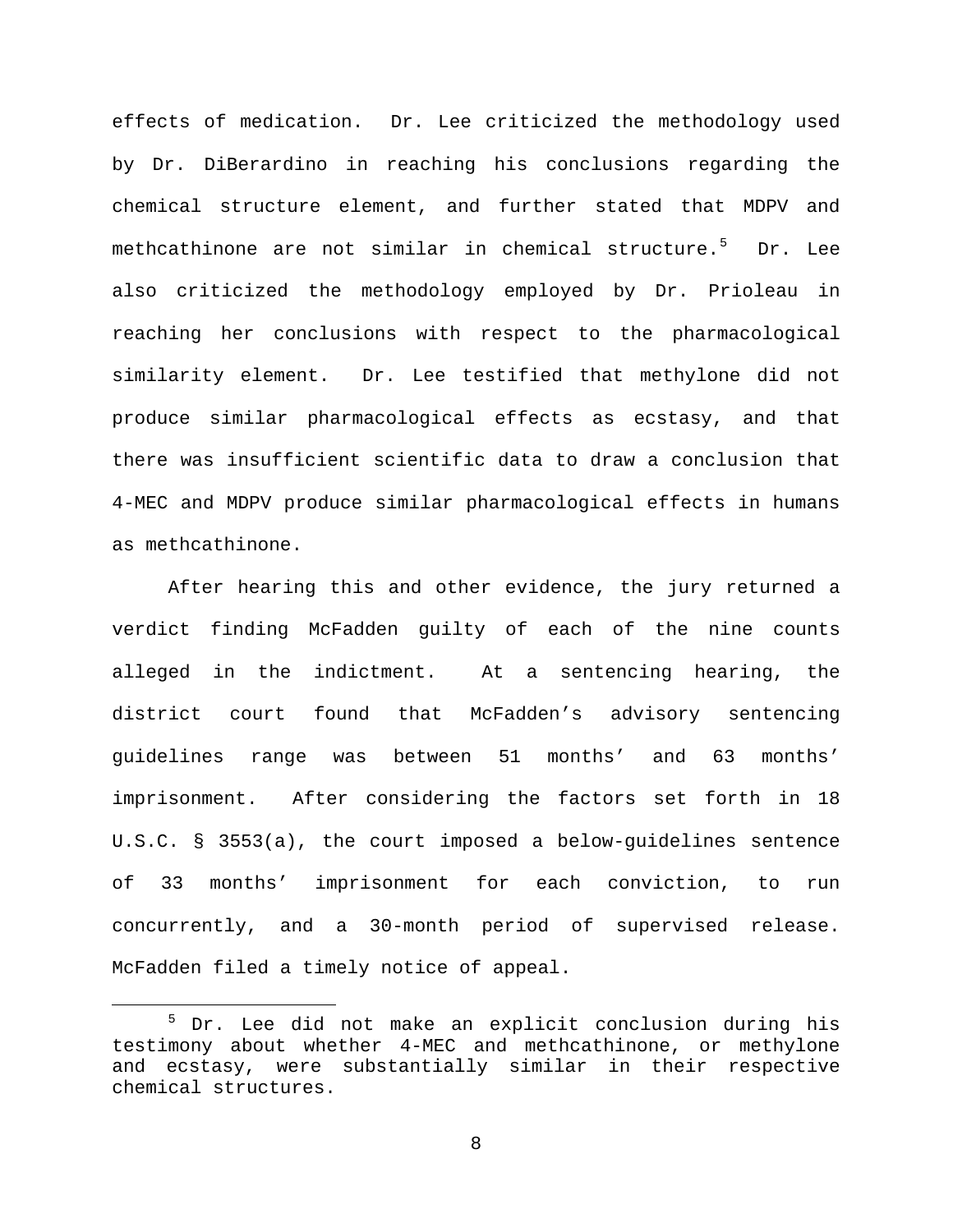A.

We first consider McFadden's argument that the Act is unconstitutional as applied to him. This argument presents the central theme that the Act failed to provide a person of ordinary intelligence notice that the conduct at issue was unlawful.

McFadden argues that the Act fails to meet the constitutional requirement of notice because: (1) the Act uses a "standards-based" scheme, employing general terms such as "substantially similar" and "human consumption," and lacks a list of prohibited substances; (2) the Act is subject to arbitrary and discriminatory enforcement in the absence of statutory guidance concerning prohibited conduct; and (3) despite significant efforts on his part to learn about prohibited conduct, McFadden was unable to determine "what he can and cannot do," and was unaware that the distribution of controlled substance analogues is prohibited under federal law.

We review de novo a challenge to the constitutionality of a federal statute. United States v. Gibert, 677 F.3d 613, 618 (4th Cir. 2012). As a general matter, a criminal statute is unconstitutionally vague if it does not sufficiently define an offense such that ordinary people can understand what conduct is prohibited. Kolender v. Lawson, 461 U.S. 352, 357 (1983). This

9

III.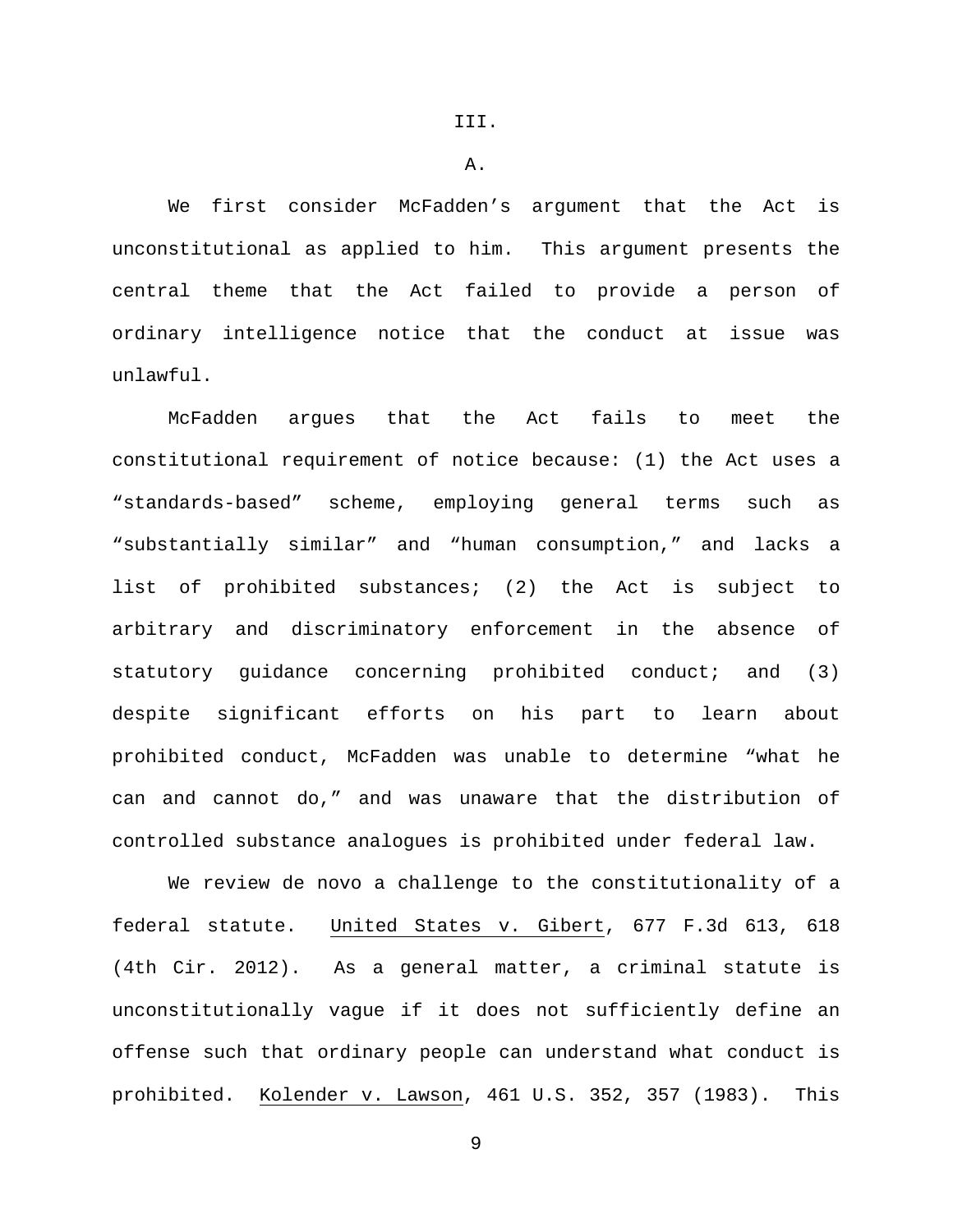inquiry generally requires an examination of what a person of "common intelligence" would reasonably understand the statute to prohibit, rather than what a particular defendant understood the statute to mean. See United States v. Washam, 312 F.3d 926, 930 (8th Cir. 2002) (citing United States v. Nat'l Dairy Prods., 372 U.S. 29, 32-33 (1963) and Connally v. Gen. Constr. Co., 269 U.S. 385, 391 (1926)). Additionally, a statute is unconstitutionally vague if its definition of the prohibited conduct encourages arbitrary and discriminatory enforcement. Kolender, 461 U.S. at 357-58.

In our decision in Klecker, we rejected a nearly identical constitutional challenge as that raised by McFadden. See 348 F.3d at 71-72. There, a defendant challenged his convictions for distributing a chemical compound commonly known as "Foxy." Id. at 71. The government alleged that Foxy was an analogue of a Schedule 1 controlled substance, diethyltryptamine (DET). Id. at 70. We held that the Act was not unconstitutionally vague in its use of the term "substantially similar" with respect to a defendant who lacked actual notice that a substance was a controlled substance analogue. Id. at 72. We observed that the considerable similarities, found from a comparison of chemical diagrams of the alleged analogue substance and the controlled substance, were sufficient to "put a reasonable person on notice" of Foxy's composition as a DET analogue. Id.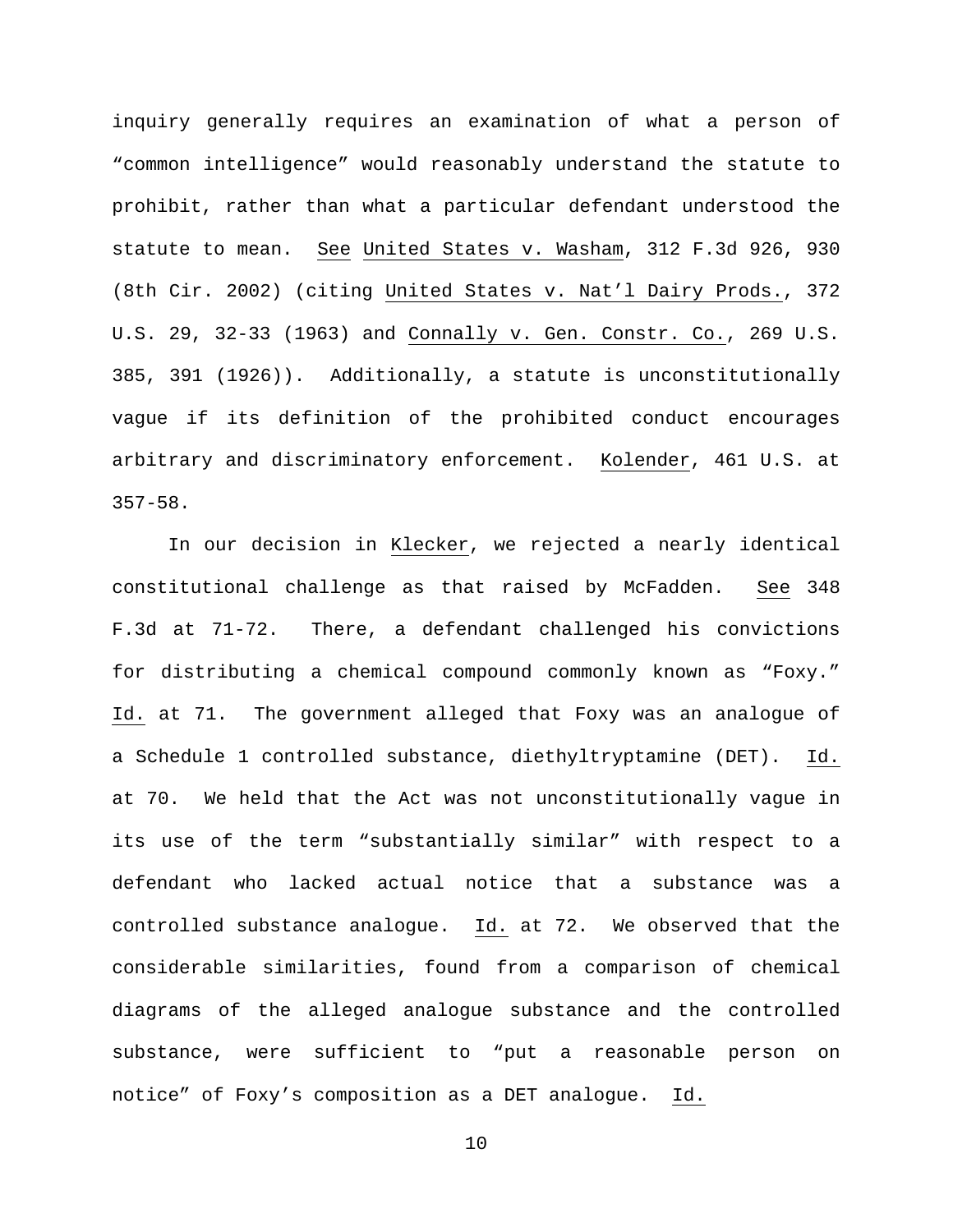This holding in Klecker defeats McFadden's argument that the term "substantially similar," as used in 21 U.S.C. § 802(32)(A), is unconstitutionally vague when applied to the chemical compounds at issue here. The testimony of Dr. DiBerardino comprehensively addressed the chemical diagrams comparing the chemical structures of 4-MEC and MDPV with methcathinone, and methylone with ecstasy.

Presenting two-dimensional diagrams in which the chemical structures of 4-MEC and MDPV were displayed in an overlapping manner with the chemical structure of methcathinone, Dr. DiBerardino explained that these substances share a core chemical structure, namely that of a compound called phenethylamine. Although the overlapping diagrams showed that the substances each have some unique features in their respective chemical compositions, Dr. DiBerardino testified that these unique features do not affect the chemical core of the substances. Rather, he stated that the diagrams reflected that "[e]verything that's different is on the periphery" of the respective chemical structures. Dr. DiBerardino made the same type of comparison examining the chemical structures of methylone and ecstasy, during which he explained that those substances share the same core chemical structure, phenethylamine, and that the structural differences between methylone and ecstasy are insignificant.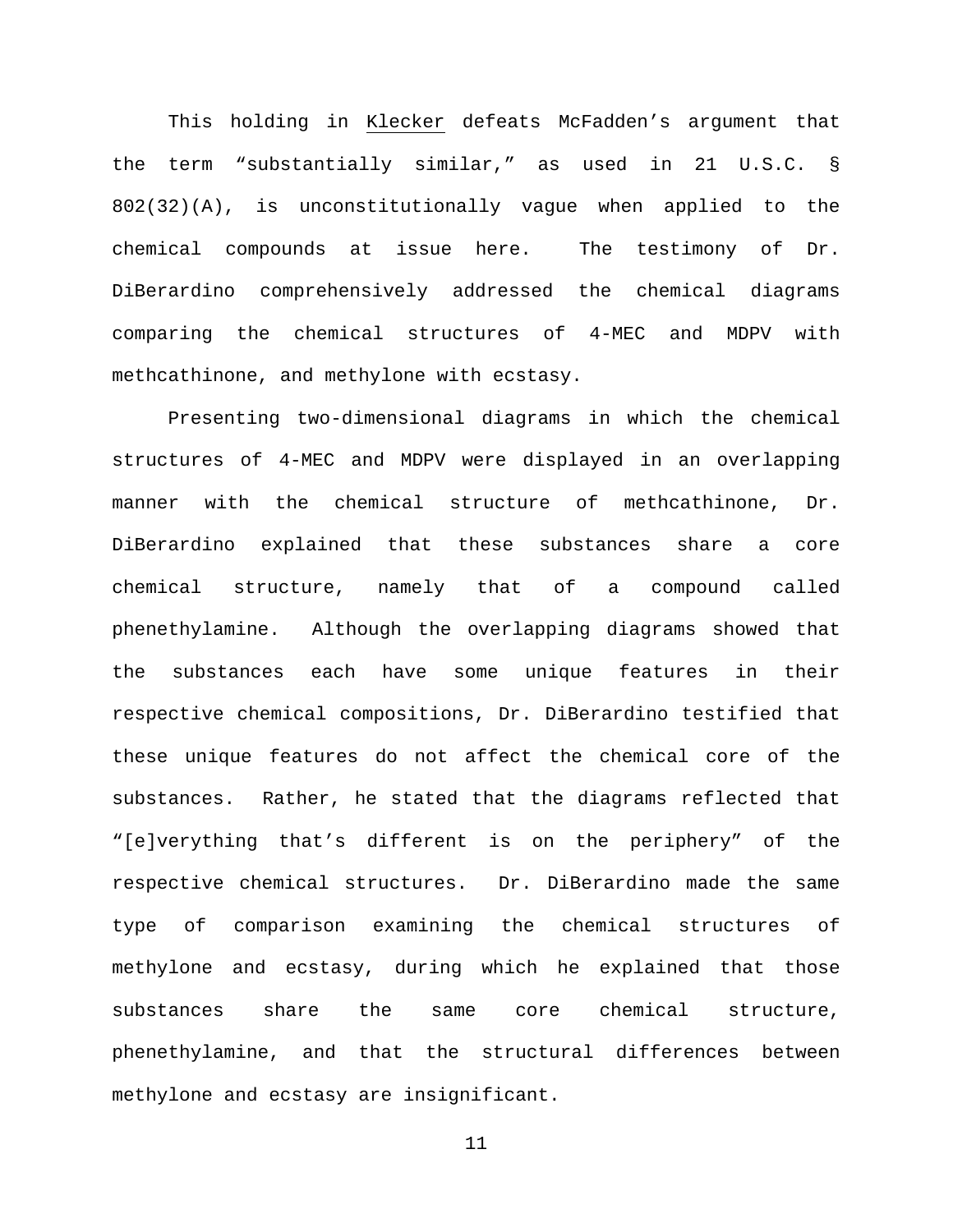Based on his evaluation of these diagrams of the chemical compounds at issue, Dr. DiBerardino concluded that the controlled substances and the respective alleged CSAs have substantially similar chemical structures. Thus, Dr. DiBerardino applied the statutory term "substantially similar" in evaluating the core chemical structures of the substances at issue, and was able to distinguish the differences in those structures as peripheral and inconsequential. After reviewing these chemical diagrams, we agree with the district court's conclusion that for purposes of satisfying the constitutional requirement of notice, there are substantial similarities in the chemical structures between the alleged CSAs and their controlled substance counterparts.

We also view the chemical diagrams and Dr. DiBerardino's testimony in light of the evidence concerning McFadden's intent that the alleged CSAs be consumed by humans to produce a stimulant effect. See Klecker, 348 F.3d at 72 (observing that defendant's intent that Foxy be ingested as a hallucinogen reinforced the conclusion that the defendant had adequate notice that Foxy would be regarded as a DET analogue). As stated above, McFadden informed McDaniel during recorded telephone conversations that the substances he was distributing produced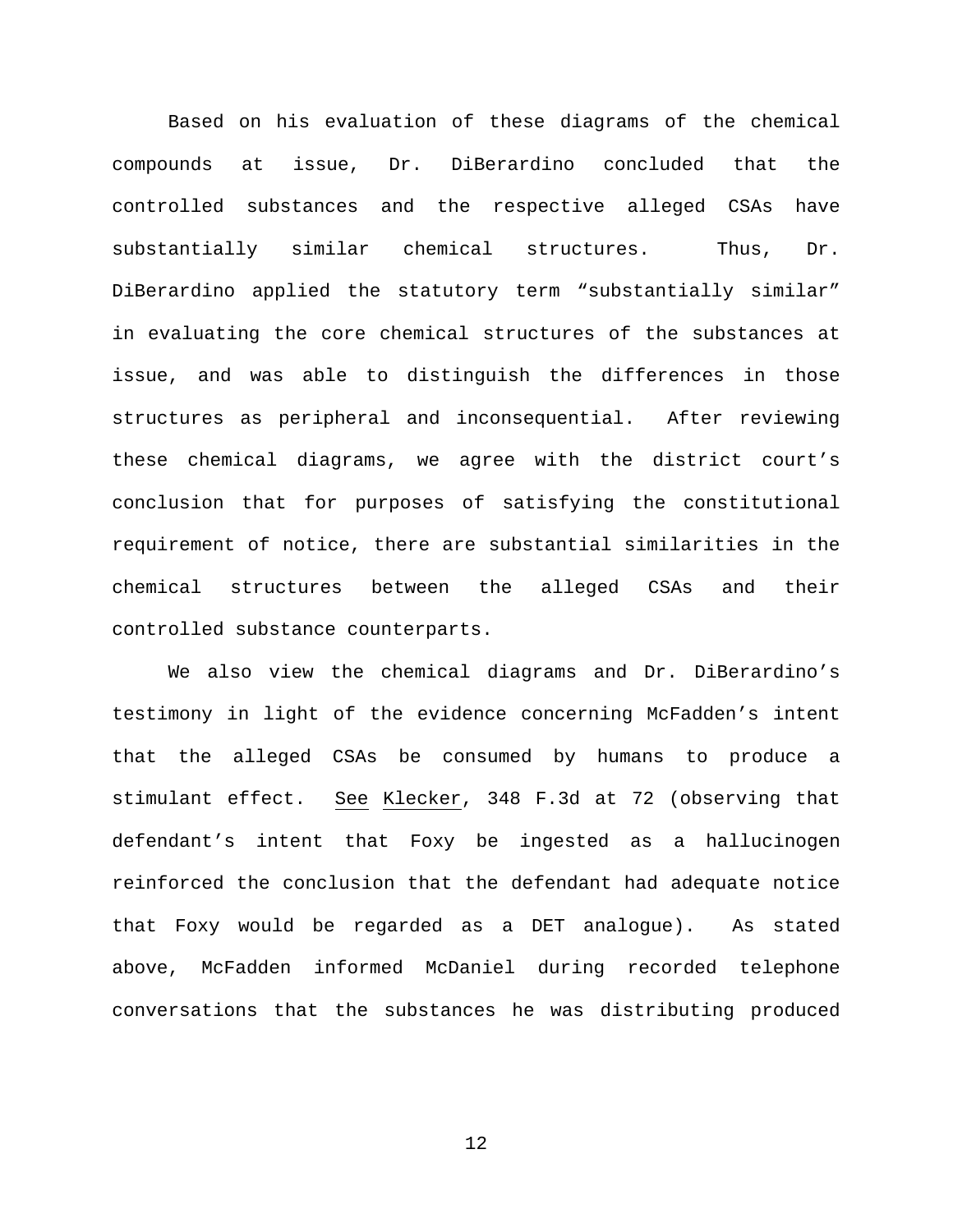effects similar to certain controlled substances.<sup>[6](#page-12-0)</sup> The fact that McFadden intended that the substances he was distributing be used as alternatives to controlled substances further demonstrates that a reasonable person in his position would understand that his conduct was prohibited by the Act. See id. In view of this evidence, the district court did not err in concluding that the statutory term "substantially similar," as applied here, would put a reasonable person on notice concerning the proscribed conduct.

We further disagree with McFadden's argument that the statutory term "human consumption" is unconstitutionally vague. See 21 U.S.C. § 813. Although McFadden notes correctly that this term is not defined in the Act, the lack of a statutory definition does not render the Act unconstitutional per se. See Chapman v. United States, 500 U.S. 453, 462, 467-68 (1991) (holding that 21 U.S.C.  $\S$  841(b)(1)(B) is not unconstitutionally vague despite lack of statutory definition of the terms "mixture" and "substance"). A statute need not contain a definition of every term within its text, and, in the absence of a statutory definition, courts will give terms their ordinary

<span id="page-12-0"></span>As discussed later in this opinion, we disagree with McFadden's argument that the district court erred in admitting the recorded telephone conversations into evidence. See infra at 20-21.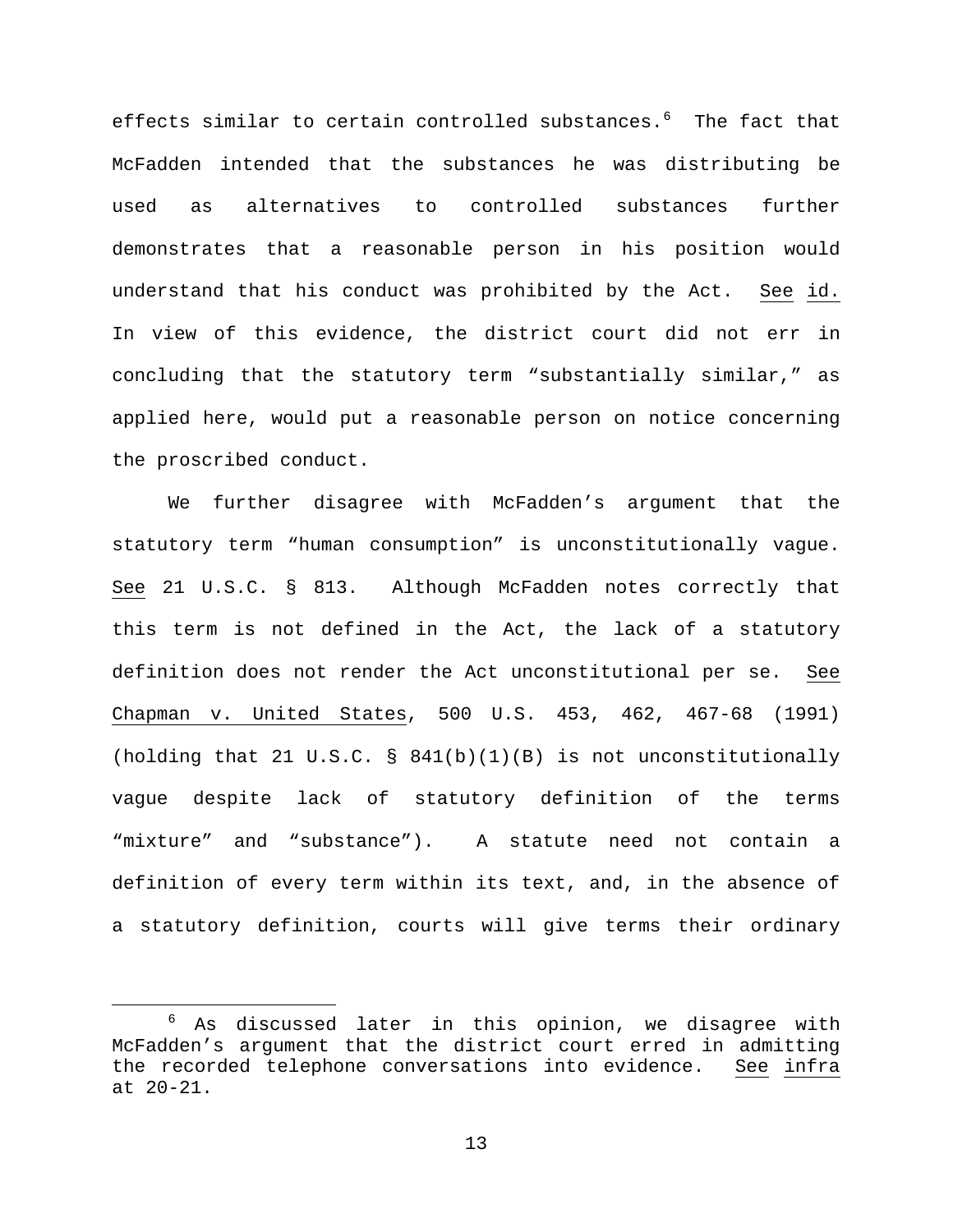meaning. See United States v. Day, 700 F.3d 713, 725 (4th Cir. 2012) (citing Chapman, 500 U.S. at 462, 467-68).

We agree with the district court that, in the context of the Act, the ordinary meaning of the term "human consumption" plainly encompasses the use of a substance by a human being in a manner that introduces the substance into the body. See Black's Law Dictionary 359 (9th ed. 2009) (defining "consumption" as "the use of a thing in a way that exhausts it"). We therefore conclude that there is no ambiguity or vagueness in the Act's use of the term "human consumption."

Additionally, we reject McFadden's argument that the Act is unconstitutionally vague because it does not provide a list of substances that qualify as controlled substance analogues. Because the Act provides for the comparison of different chemical compounds to determine whether they are "substantially similar," a list of particular chemical compounds could not encapsulate the variety of substances potentially covered by the Act. Moreover, such a requirement would undermine the very purpose of the Act, which is to prevent individuals from creating slightly modified versions of controlled substances that produce similar effects and entail similar dangers as those controlled substances. See Klecker, 348 F.3d at 70; Hodge, 321 F.3d at 432, 437.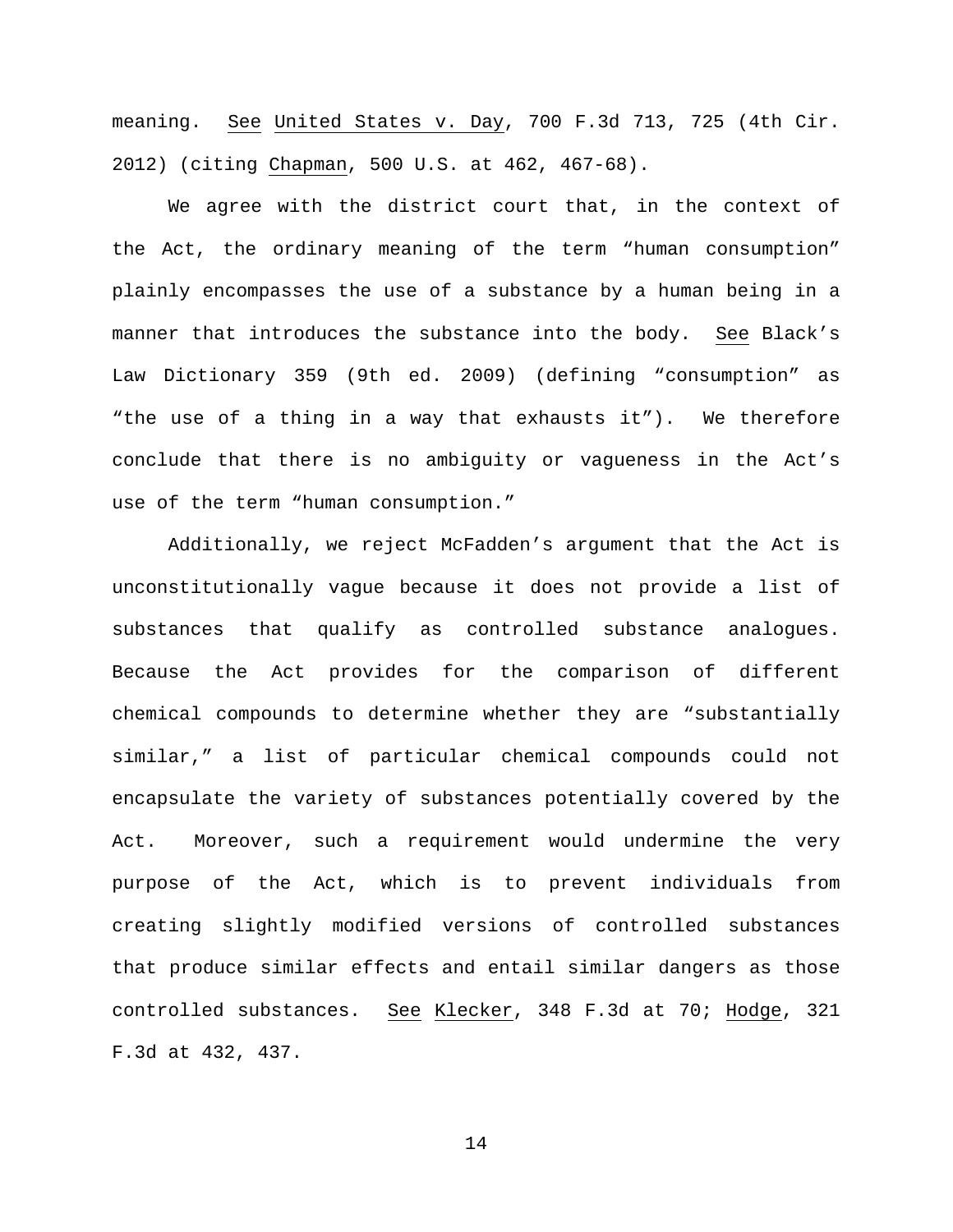Given the creativity of individuals manufacturing these analogue substances, see United States v. Hofstatter, 8 F.3d 316, 322 (6th Cir. 1993), there is genuine potential that the creation of such substances could outpace any efforts by authorities to identify and catalog them. Thus, we decline to extend our holding in Klecker by imposing a constitutional notice requirement that the Act contain a list of prohibited substances. See United States v. Fisher, 289 F.3d 1329, 1337 n.11 (11th Cir. 2002) (rejecting vagueness challenge and noting that "[n]o list of controlled substance analogues is necessary").

We also find no merit in McFadden's argument that the Act is subject to arbitrary and discriminatory enforcement. We held in Klecker that the Act's "intent requirement alone tends to defeat any vagueness challenge based on the potential for arbitrary enforcement." 348 F.3d at 71. We explained that this intent element requires that the government prove that the defendant meant for the substance at issue to be consumed by humans. Id.; see also United States v. Roberts, 363 F.3d 118, 126 (2d Cir. 2004) (holding that the "intended for human consumption" element protects against arbitrary enforcement). Arbitrary and discriminatory enforcement further is prevented by the additional statutory requirements that the government prove (1) substantial chemical similarity between the alleged analogue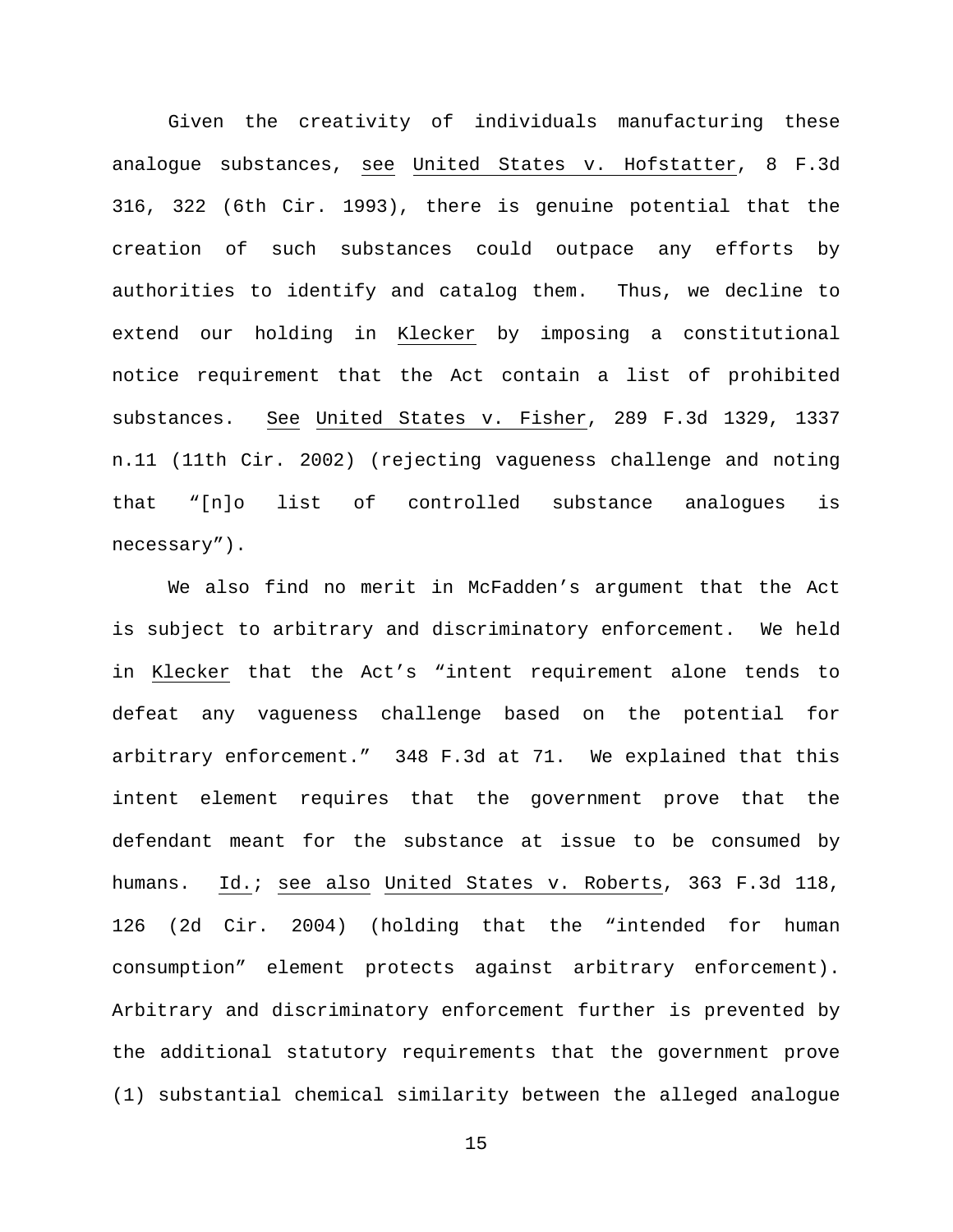substance and the controlled substance, and (2) actual, intended, or claimed pharmacological similarity of the alleged analogue substance and the controlled substance. See Klecker, 348 F.3d at 71. Accordingly, we reject McFadden's arguments that the Act failed to provide him adequate notice of the prohibited conduct and was subject to arbitrary and discriminatory enforcement.

We likewise find no merit in McFadden's argument that the Act is unconstitutional as applied because he "took reasonable steps to inform himself as to the legality of the chemicals that he was selling," and did not find any information indicating that his actions were illegal. In support of this argument, McFadden relies on the fact that he visited the DEA's website to determine whether the substances at issue were prohibited, but that he did not see the disclaimers on the website discussing the Act and controlled substance analogues.

McFadden's argument fails because it flouts the wellsettled general principle that "ignorance of the law is no excuse." See United States v. Mitchell, 209 F.3d 319, 323 (4th Cir. 2000) (citation omitted). Moreover, McFadden provides no authority supporting his novel proposition that we should depart from this general rule because he unsuccessfully sought to determine whether his conduct was lawful. Accordingly, we reject McFadden's argument that the Act is unconstitutional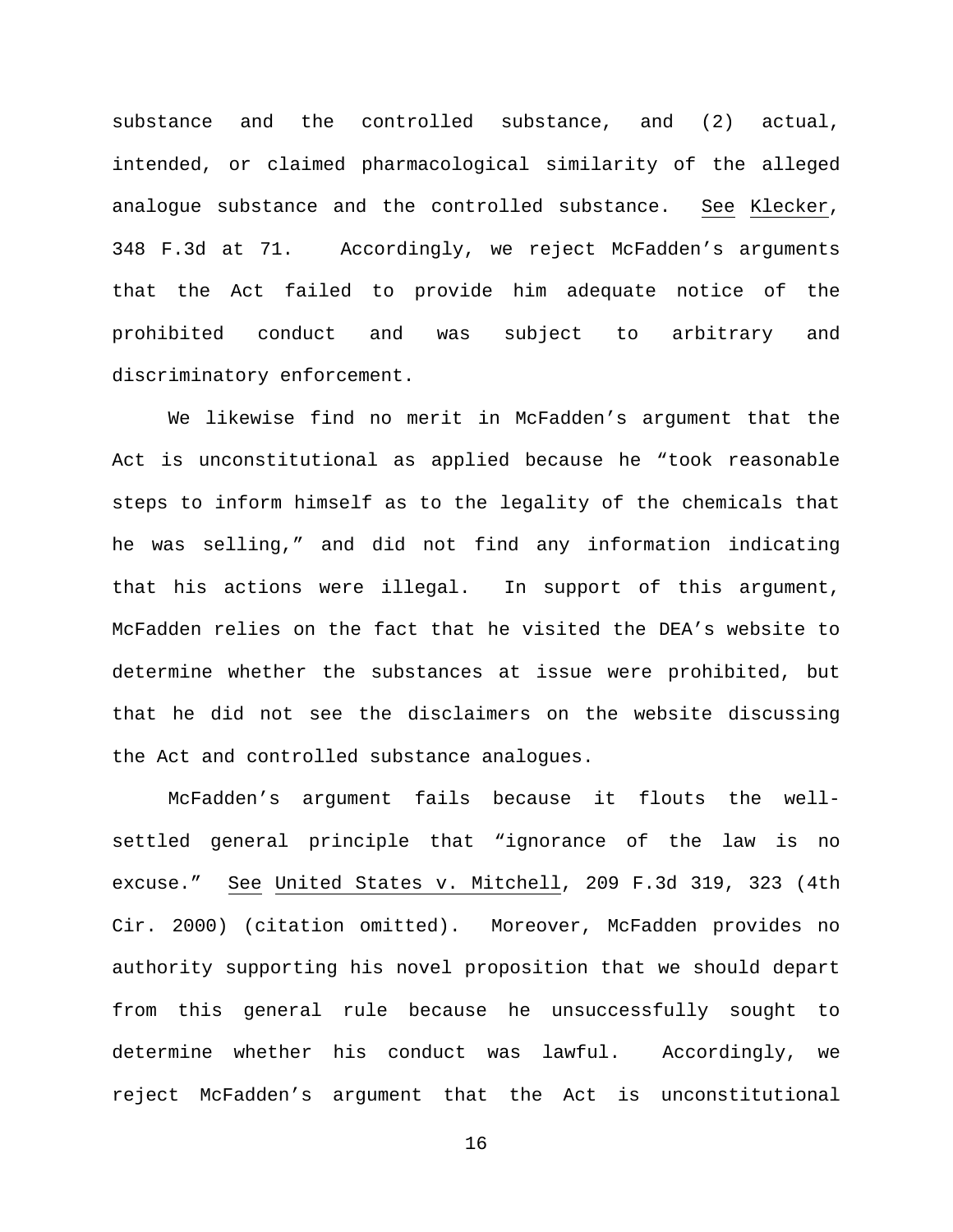because he lacked notice that the distribution of controlled substance analogues is prohibited under federal law.

B.

We next address McFadden's arguments concerning certain rulings made by the district court during the trial. McFadden contends that the district court erred: (1) in permitting the testimony of Toby Sykes, an individual who purchased bath salts from McDaniel; (2) in admitting into evidence recordings of McFadden's telephone conversations with McDaniel; and (3) in declining to instruct the jury that the government was required to prove that McFadden effectively knew that the substances at issue had the essential characteristics of controlled substance analogues.

1.

The government offered the testimony of Toby Sykes as evidence supporting the pharmacological similarity element. Sykes testified that he was a former methamphetamine addict who purchased bath salts from McDaniel, and that his use of these bath salts produced a far more potent effect on his body than his use of methamphetamine.<sup>[7](#page-16-0)</sup>

<span id="page-16-0"></span> $7$  Although Sykes compared the bath salts to methamphetamine rather than methcathinone, Dr. Prioleau testified that various studies showed that MDPV and methylone produce a similar<br>pharmacological effect in laboratory animals as the effect in laboratory animals as the effect generated by methamphetamine. Accordingly, as the district (Continued)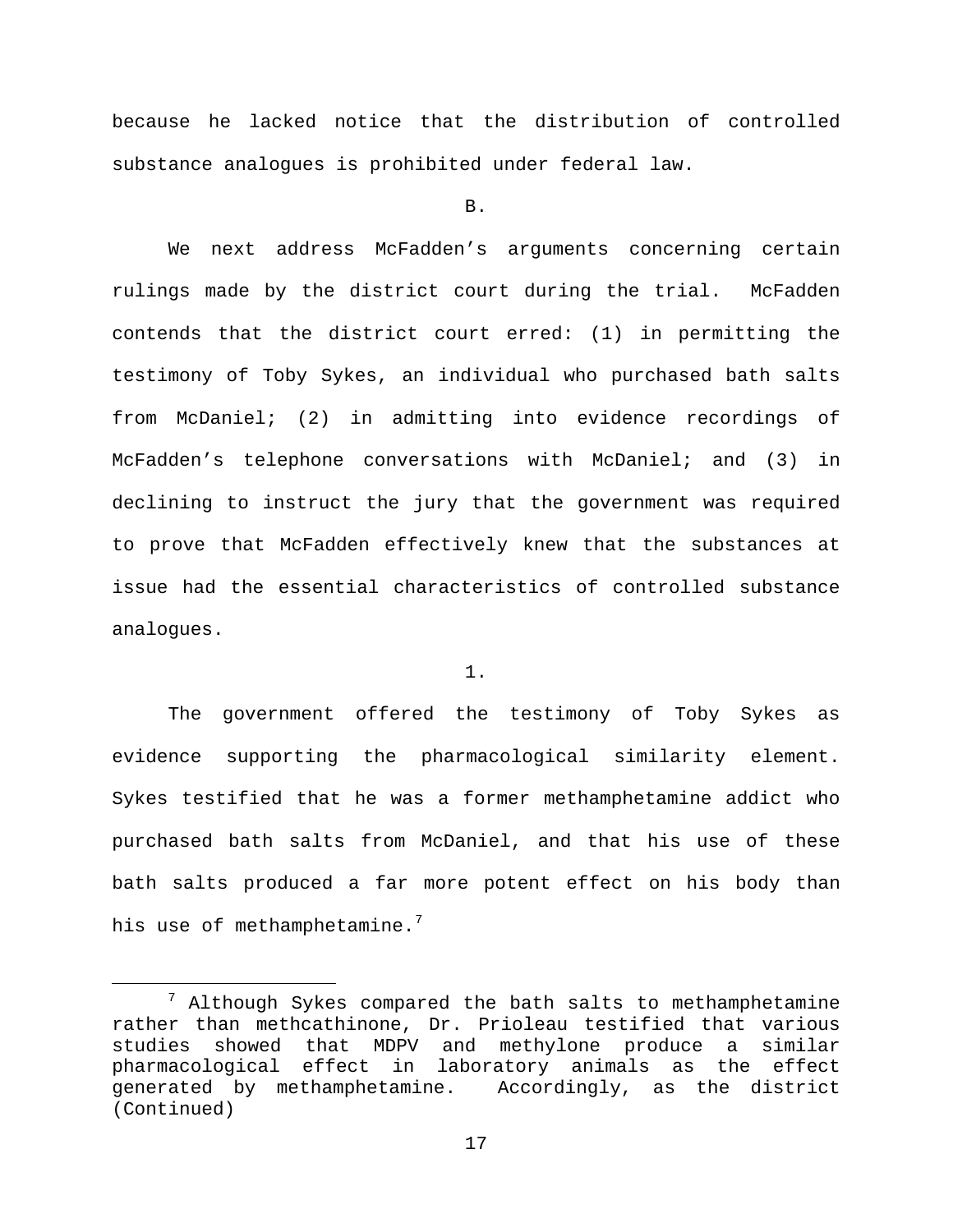McFadden objected to Sykes' testimony on the ground of relevance, because it was uncertain whether the bath salts that Sykes consumed had been supplied by McFadden or were in the same form and doses as those delivered to McDaniel. The district court overruled McFadden's objection, but granted him "great latitude" to cross-examine Sykes concerning whether he could state that the substances he purchased were distributed by McFadden.<sup>[8](#page-17-0)</sup>

We review for abuse of discretion a district court's ruling concerning the admissibility of evidence. United States v. Summers, 666 F.3d 192, 197 (4th Cir. 2011). Under Rule 402 of the Federal Rules of Evidence, all "relevant" evidence is admissible unless specifically prohibited by the Constitution, a federal statute, or another evidentiary rule. Evidence is relevant if it has a tendency to make a fact pertinent to the case "more or less probable than [the fact] would be without the evidence." Fed R. Evid. 401; United States v. Powers, 59 F.3d 1460, 1465 (4th Cir. 1995). We have observed that the determination of relevance "presents a low barrier to

Ĩ.

court found, Sykes' comparison of the bath salts to methamphetamine was consistent with Dr. Prioleau's testimony.

<span id="page-17-0"></span><sup>&</sup>lt;sup>8</sup> On appeal, McFadden bases his argument concerning Sykes' testimony on relevancy grounds, and does not argue that the testimony should have been struck under Federal Rule of Evidence 403 as having a probative value substantially outweighed by the danger of unfair prejudice.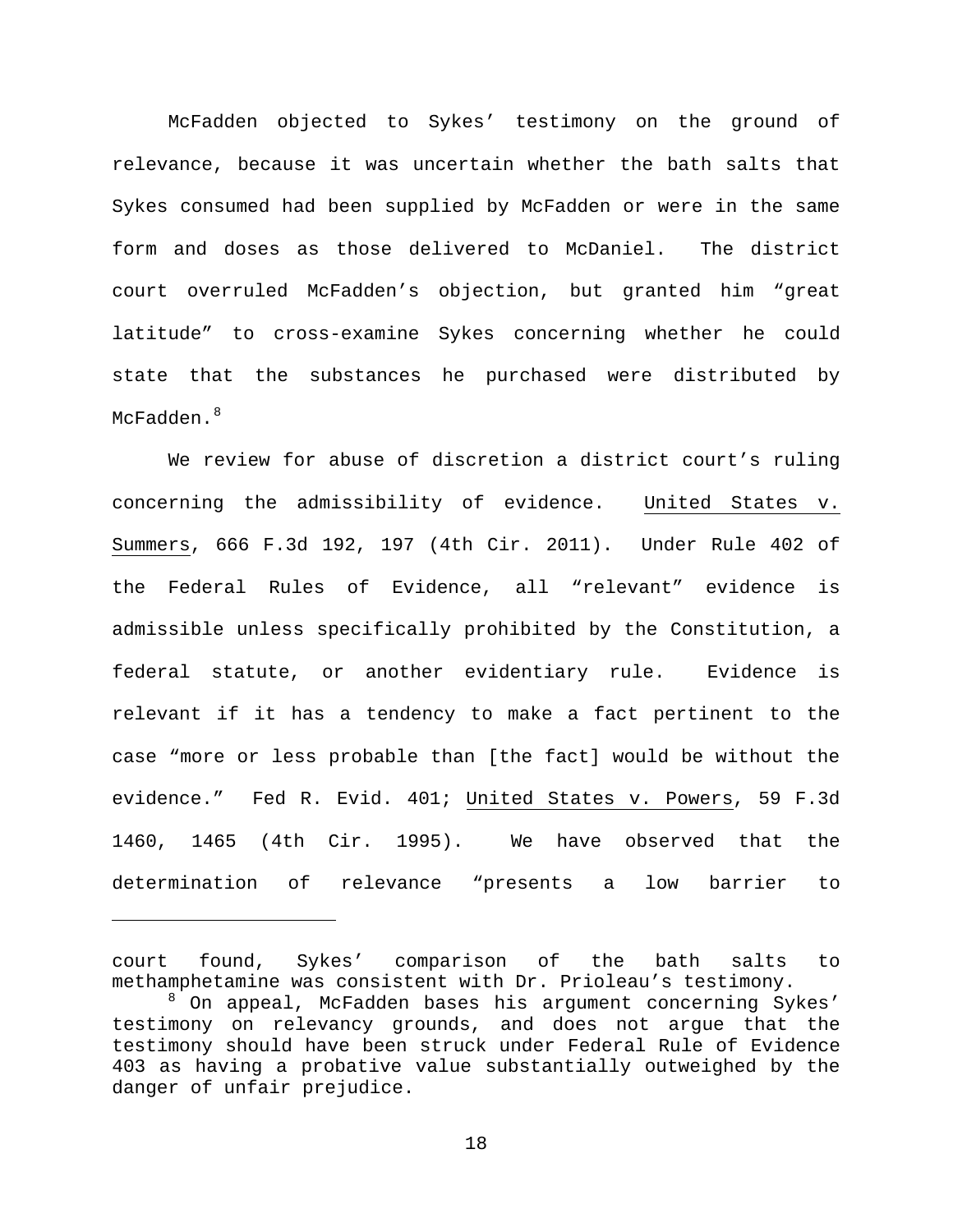admissibility," and that evidence need only be "worth consideration by the jury" to be admissible. United States v. Leftenant, 341 F.3d 338, 346 (4th Cir. 2003) (citation omitted). Accordingly, a district court has broad discretion in determining whether certain evidence is relevant. United States v. Queen, 132 F.3d 991, 998 (4th Cir. 1997).

Applying this deferential standard of review, we conclude that the district court did not abuse its discretion in admitting Sykes' testimony. As McFadden concedes, there was some overlap between the period in which Sykes purchased bath salts from McDaniel and the period in which McFadden supplied McDaniel with such substances. Also, importantly, Sykes' description of the packaging of the bath salts he purchased from McDaniel matched the description of the packaging used by McFadden in distributing the substances. Sykes was shown several exhibits of "blue baggies" containing substances that the government agents had purchased from McDaniel and, on at least one occasion, directly from McFadden. Sykes testified that he recognized the packaging of those exhibits because he had purchased bath salts from McDaniel in similar blue baggies.<sup>[9](#page-18-0)</sup>

<span id="page-18-0"></span> <sup>9</sup> McDaniel was also shown these exhibits during her testimony, during which she stated that she recognized those items as originating from McFadden because of their distinctive packaging.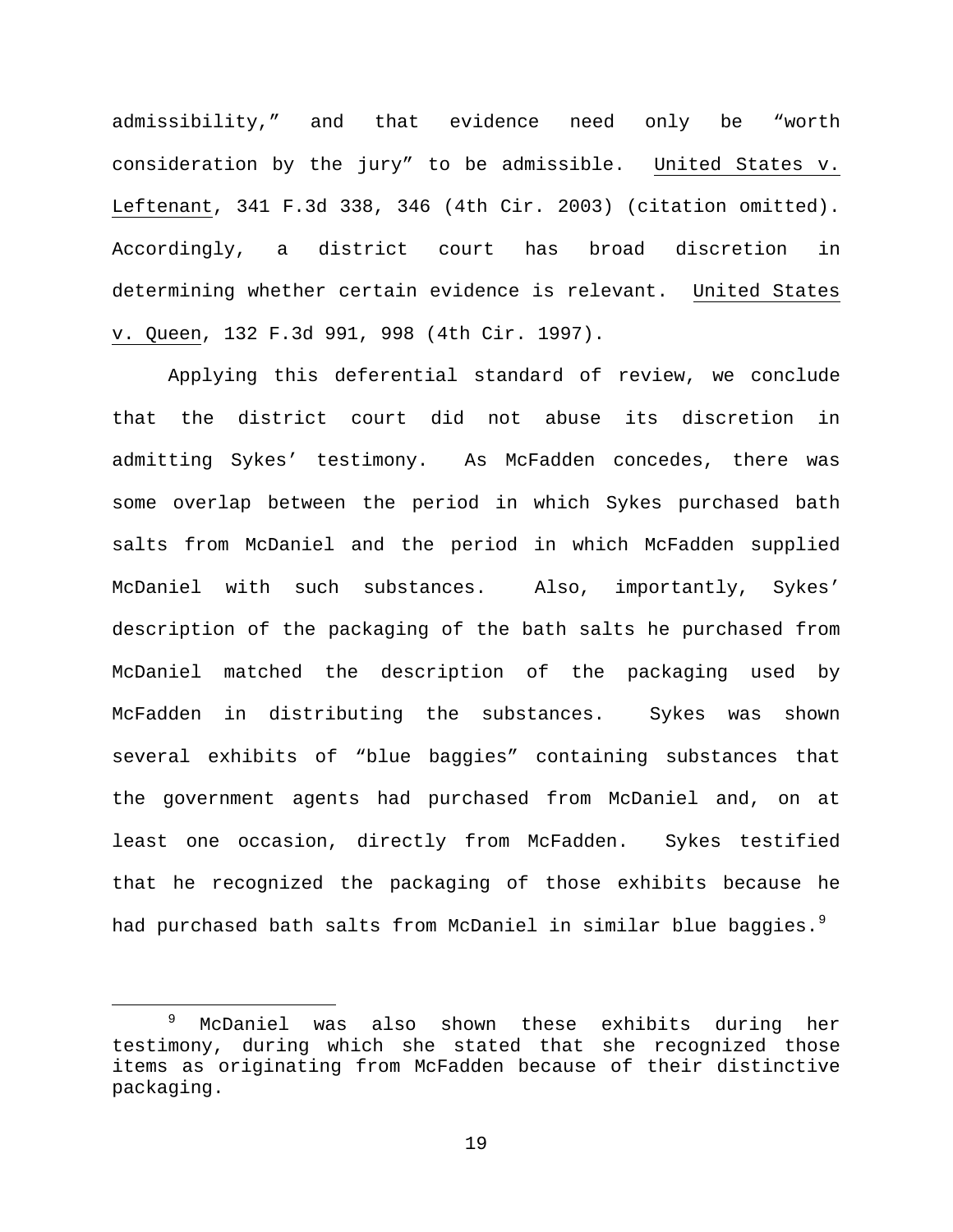Given this foundation evidence tending to show that some of the bath salts consumed by Sykes were supplied by McFadden, Sykes' testimony concerning the bath salts' effect on his body properly was submitted to the jury for purposes of establishing the pharmacological similarity element. Although there were flaws in Sykes' testimony relating to the time period at issue and whether McDaniel altered the substances after receiving them from McFadden, such flaws were explored during cross-examination and were relevant to the weight to be given Sykes' testimony, not to its admissibility. See Ziskie v. Mineta, 547 F.3d 220, 225 (4th Cir. 2008) (noting that determining the weight of evidence entails a different inquiry than the relevance inquiry required by Rules 401 and 402 of the Federal Rules of Evidence).

2.

We next consider McFadden's challenge to the admission of evidence of recorded telephone conversations between him and McDaniel. In the district court, McFadden objected to this evidence on the ground that the comparisons he made during these conversations were irrelevant to the crimes charged, because he claimed that 4-MEC produced effects similar to cocaine and methamphetamine, controlled substances not used for comparison under the chemical structure element. The district court overruled McFadden's objection, finding that this evidence was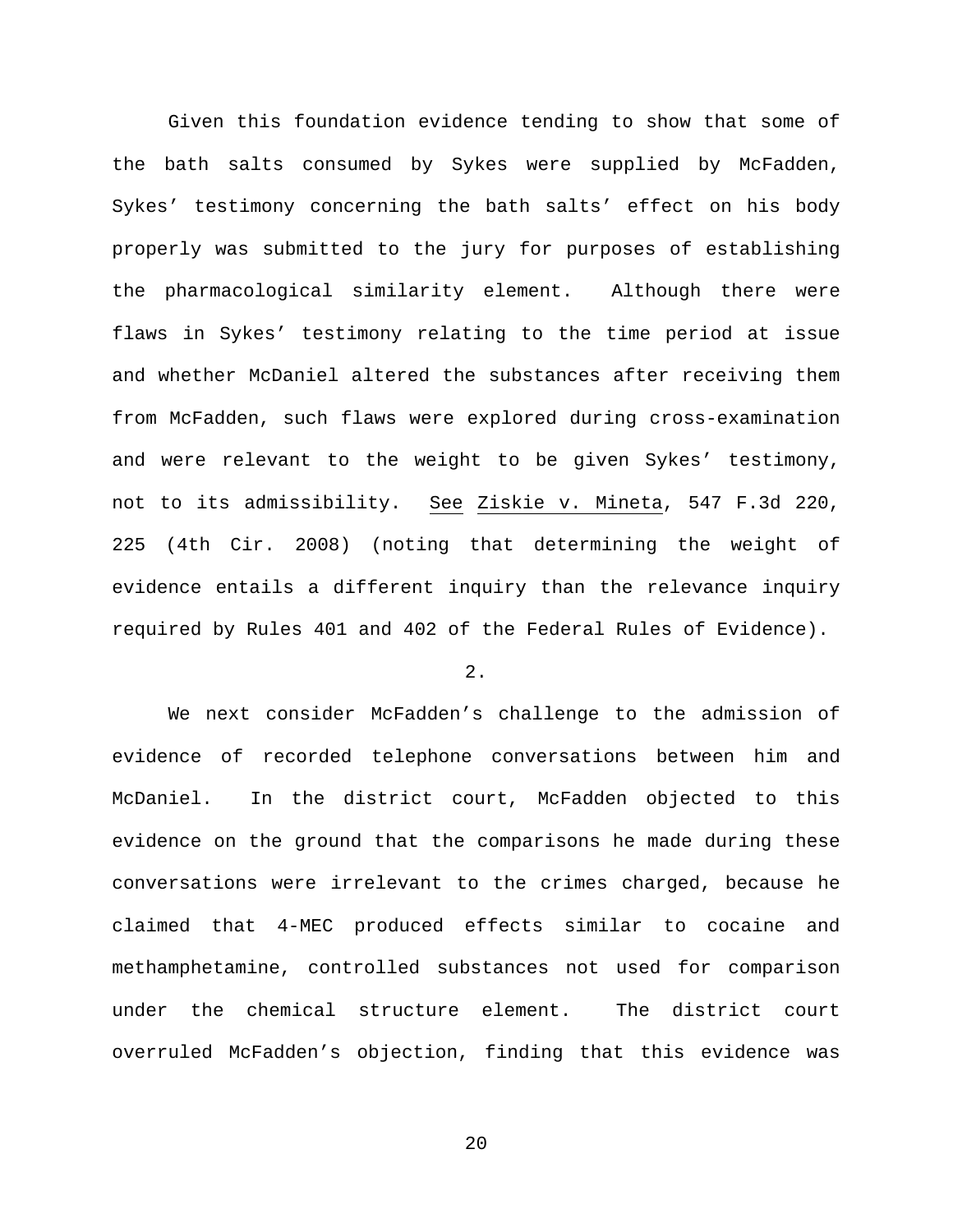relevant to both the pharmacological similarity element and the human consumption element.

On appeal, McFadden argues solely that the district court erred in concluding that the recordings were relevant to the pharmacological similarity element. McFadden does not address the district court's separate conclusion that this evidence was relevant to the human consumption element, nor does he raise an argument that admission of this evidence was unduly prejudicial under Rule 403. Because the human consumption element was an independent basis for the district court's admission of this evidence, we affirm the court's ruling on that basis and do not address McFadden's argument whether the recordings were relevant to proof of the pharmacological similarity element. See United States v. Hatchett, 245 F.3d 625, 644-45 (7th Cir. 2001) (holding defendant waived argument concerning district court's ruling on admissibility of evidence by failing to challenge on appeal one of two independent grounds for court's ruling).

3.

McFadden next asserts, on the basis of out-of-circuit precedent, that the district court erred in refusing to instruct the jury that the government was required to prove that he knew, had a strong suspicion, or deliberately avoided knowledge that the alleged CSAs possessed the characteristics of controlled substance analogues. See United States v. Turcotte, 405 F.3d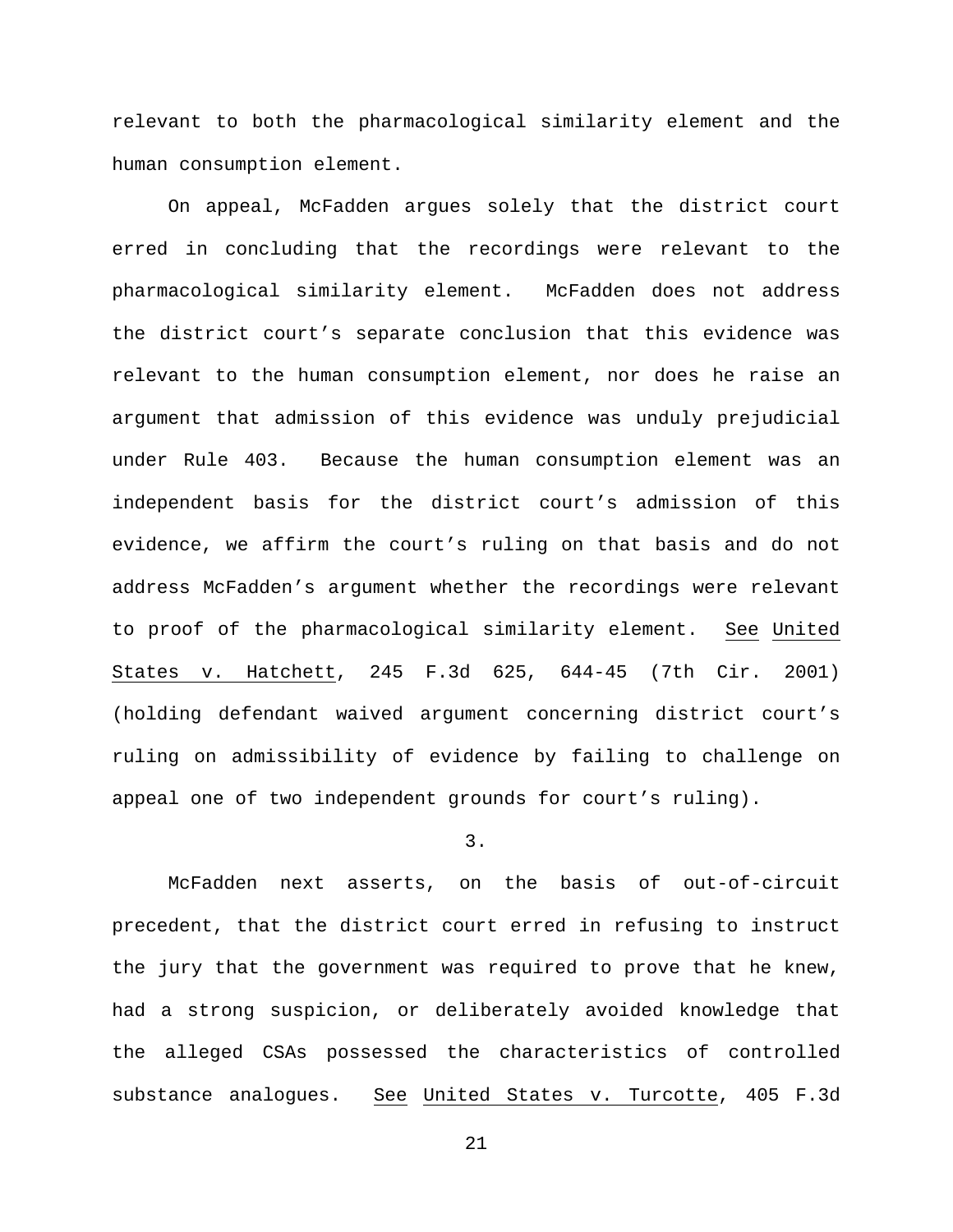515, 527 (7th Cir. 2005). We review for abuse of discretion the district court's denial of the requested instruction. United States v. Bartko, 728 F.3d 327, 343 (4th Cir. 2013). To show an abuse of discretion, a defendant must establish that the proffered instruction: "(1) was correct, (2) was not substantially covered by the charge that the district court actually gave to the jury, and (3) involved some point so important that the failure to give the instruction seriously impaired the defendant's defense." Id.

McFadden's argument fails at the outset because he cannot satisfy the first requirement of this test. The instruction he proposed is not a correct statement of the law in this Circuit. In Klecker, we set forth the elements that the government was required to prove to obtain a conviction under the Act, including the scienter requirement that the defendant intended that the substance at issue be consumed by humans. 348 F.3d at 71. We further stated that the Act may be applied to a defendant who lacks actual notice that the substance at issue could be a controlled substance analogue. Id. at 72.

In contrast to our decision in Klecker, the Seventh Circuit has imposed a strict knowledge requirement before a defendant may be convicted of violating the Act. In its decision in Turcotte, the court stated that "our precedents demand a showing that the defendant knew the substance in question was a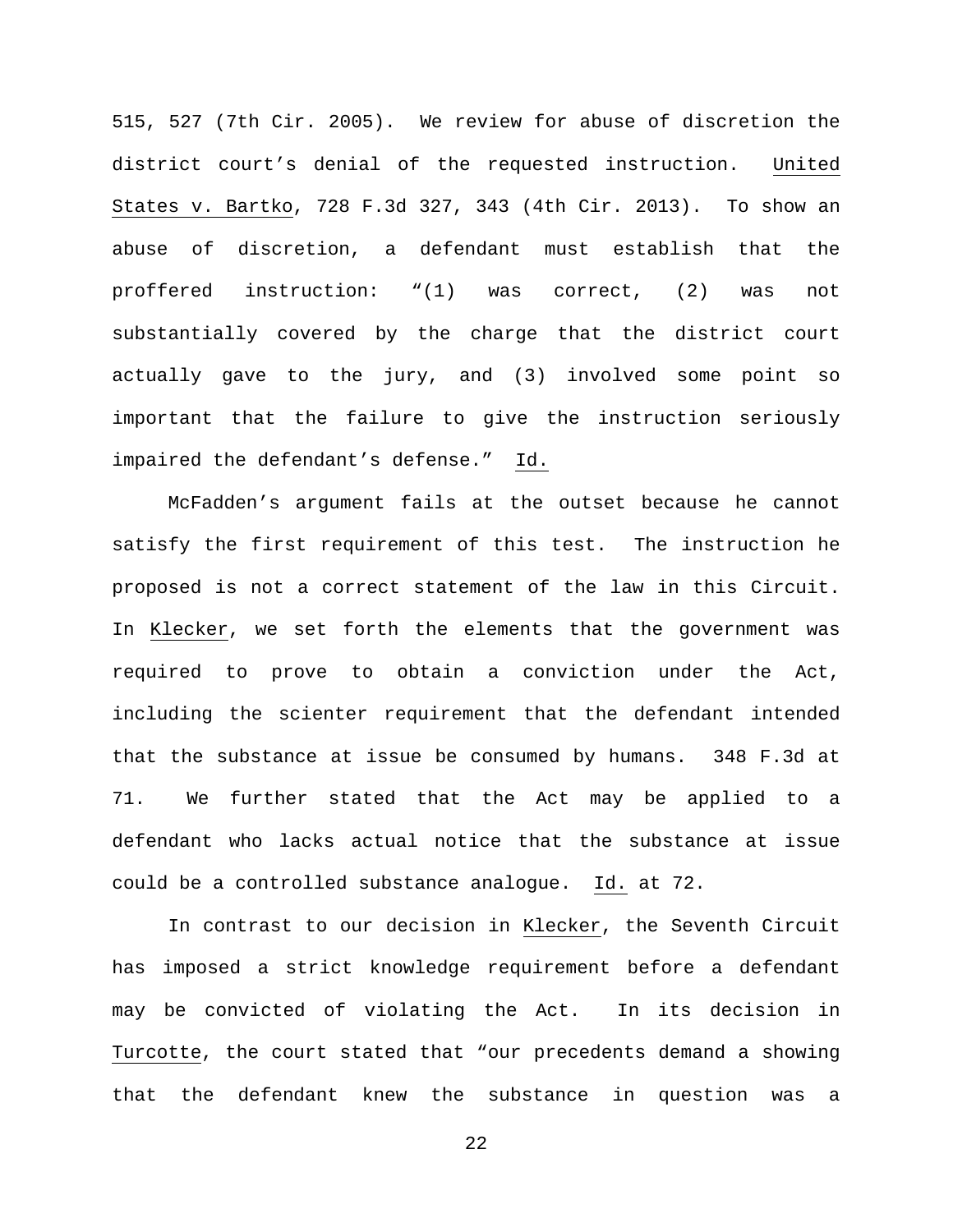controlled substance analogue." 405 F.3d at 527. Because we have not imposed such a knowledge requirement, and have not included the concepts of "strong suspicion" or "deliberate avoidance" in framing the scienter requirement under the Act, we hold that the district court properly denied McFadden's requested jury instruction.

# C.

Finally, we address McFadden's argument challenging the sufficiency of the evidence and the district court's denial of his motion for judgment of acquittal. McFadden's sufficiency argument is limited to his contention that the government failed to satisfy its evidentiary burden of demonstrating that 4-MEC, MDPV, and methylone qualify as controlled substance analogues. McFadden does not otherwise contest the jury's verdict with respect to the conspiracy offense and the substantive counts of distributing controlled substance analogues in violation of the Act.

We review de novo the district court's denial of a motion for judgment of acquittal. United States v. Hamilton, 699 F.3d 356, 361 (4th Cir. 2012). In considering a defendant's argument that the evidence was insufficient to support his convictions, we will uphold a jury's verdict if, viewing the evidence in the light most favorable to the government, there is substantial evidence in the record to support the verdict. Id.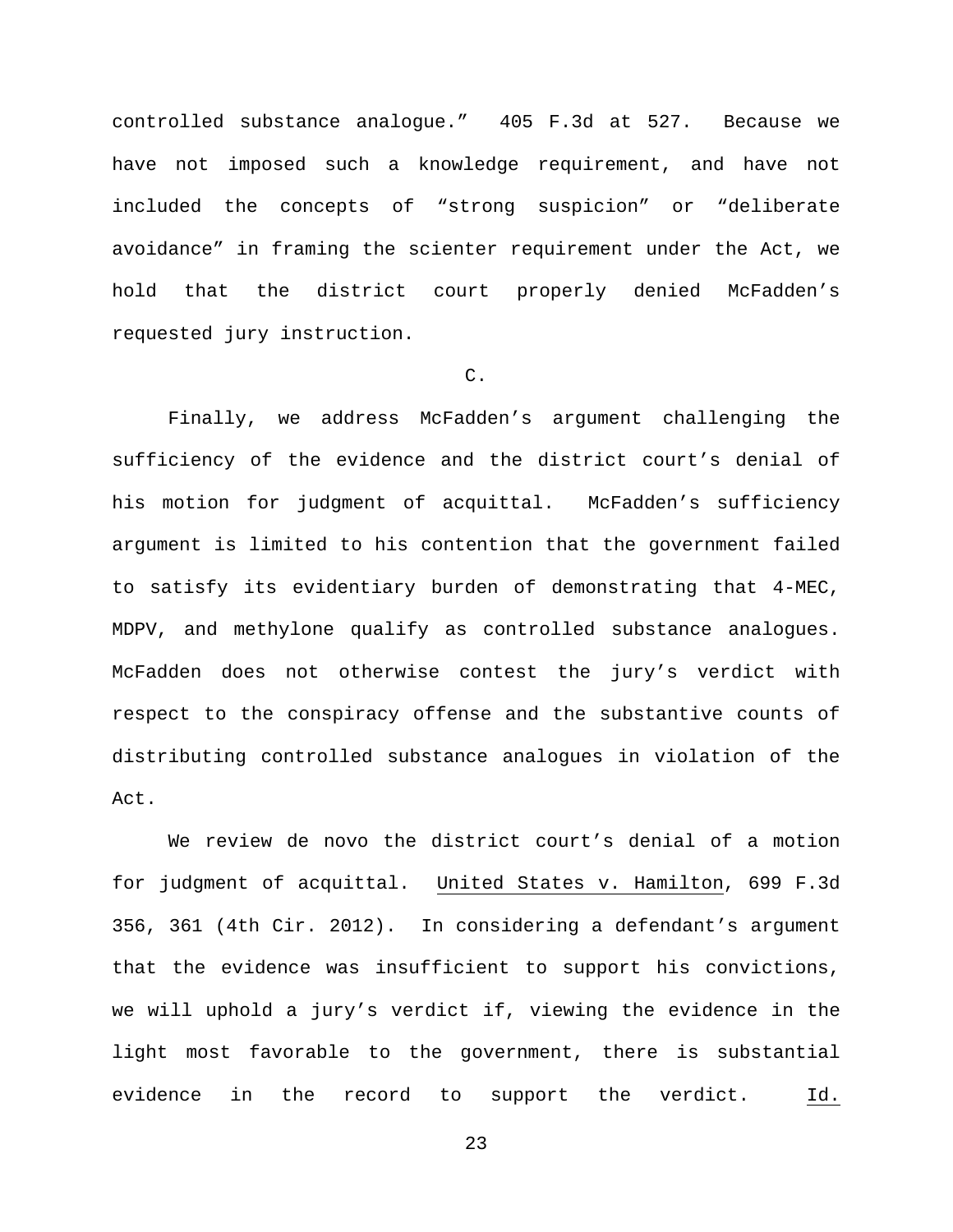"Substantial evidence" is "evidence that a reasonable finder of fact could accept as adequate and sufficient to support a conclusion of a defendant's guilt beyond a reasonable doubt." United States v. Green, 599 F.3d 360, 367 (4th Cir. 2010).

In conducting this review, we afford the jury's verdict deference because "it is the jury's province to weigh the credibility of the witnesses, and to resolve any conflicts in the evidence." United States v. Dinkins, 691 F.3d 358, 387 (4th Cir. 2012) (citation omitted). Accordingly, a defendant challenging the sufficiency of the evidence on appeal bears a "heavy burden," and we will reverse a conviction for insufficient evidence "only in the rare case when the prosecution's failure is clear." Hamilton, 699 F.3d at 361-62 (citation and internal quotation marks omitted).

For ease of review, we restate the elements of the distribution offenses for which McFadden was convicted. In addition to proving that McFadden distributed the substances at issue, the government was required to prove that those substances: (1) have a substantially similar chemical structure as a Schedule I or II controlled substance; (2) have a substantially similar or greater pharmacological effect on the human central nervous system as a Schedule I or II controlled substance, which effect was either actual, intended, or represented by the defendant; and (3) were intended by the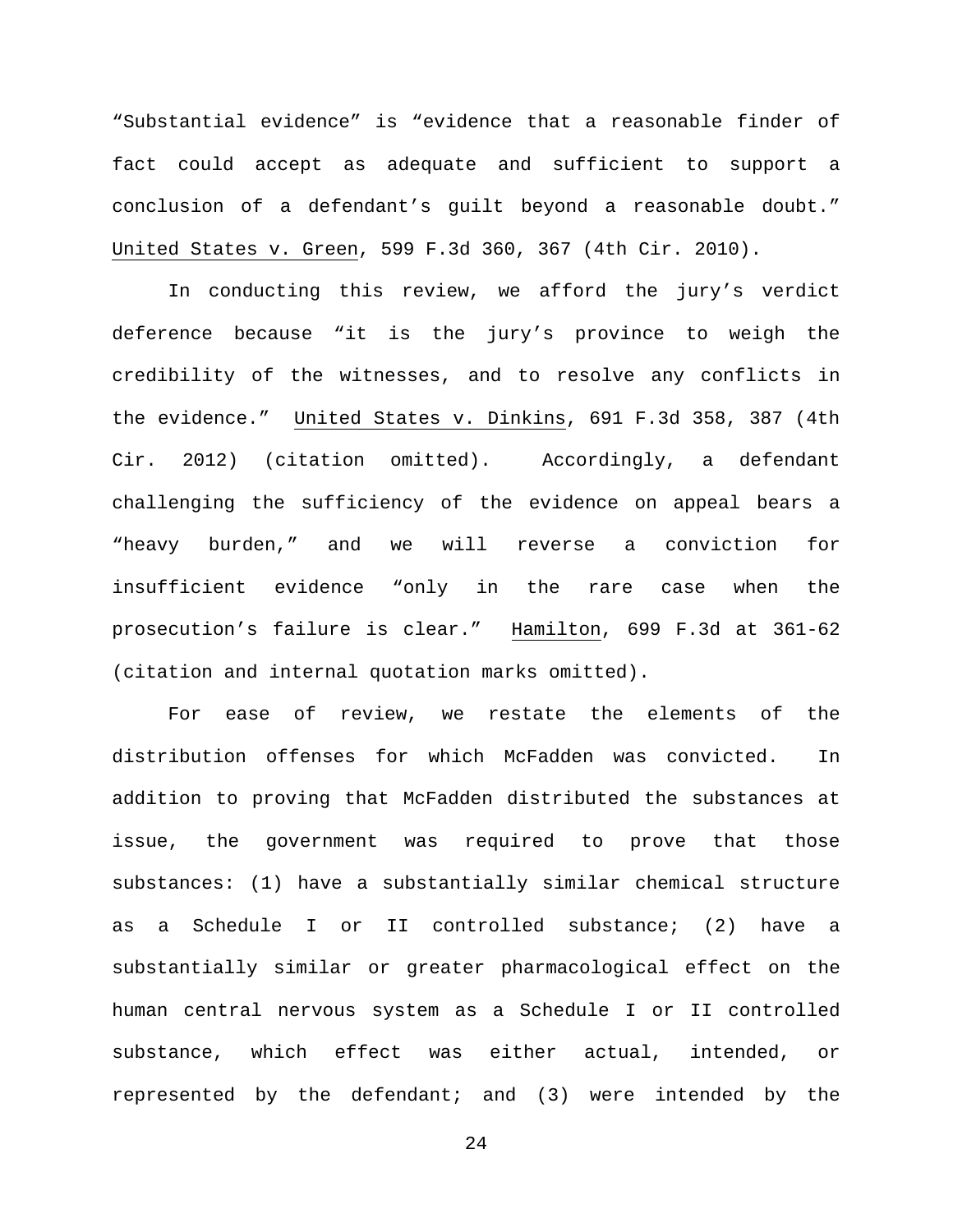defendant to be consumed by humans. See Klecker, 348 F.3d at 71.

As stated above, the government presented the testimony of Dr. DiBerardino, who concluded that 4-MEC and MDPV are substantially similar in chemical structure as methcathinone, a Schedule I controlled substance. The government also presented the testimony of Dr. Prioleau, who concluded that 4-MEC and MDPV produce a substantially similar pharmacological effect as methcathinone. McFadden asks us to cast aside Dr. DiBerardino and Dr. Prioleau's opinions and adopt the conflicting views of McFadden's expert witness, Dr. Lee. According to Dr. Lee, the scientific methods employed by Dr. DiBerardino and Dr. Prioleau were inadequate to reach their respective conclusions, with which Dr. Lee disagreed.

We recognized long ago that "[a]n appellate court is not the proper forum to refight a battle of expert witnesses." Connorton v. Harbor Towing Corp., 352 F.2d 517, 518 (4th Cir. 1965) (per curiam), quoted in United States v. Wood, 741 F.3d 417, 425 (4th Cir. 2013). That fight was waged in the district court in this case, and the jury chose to accept the conclusions of Dr. DiBerardino and Dr. Prioleau, despite defense counsel's vigorous cross-examination of those witnesses and the opposing testimony of Dr. Lee.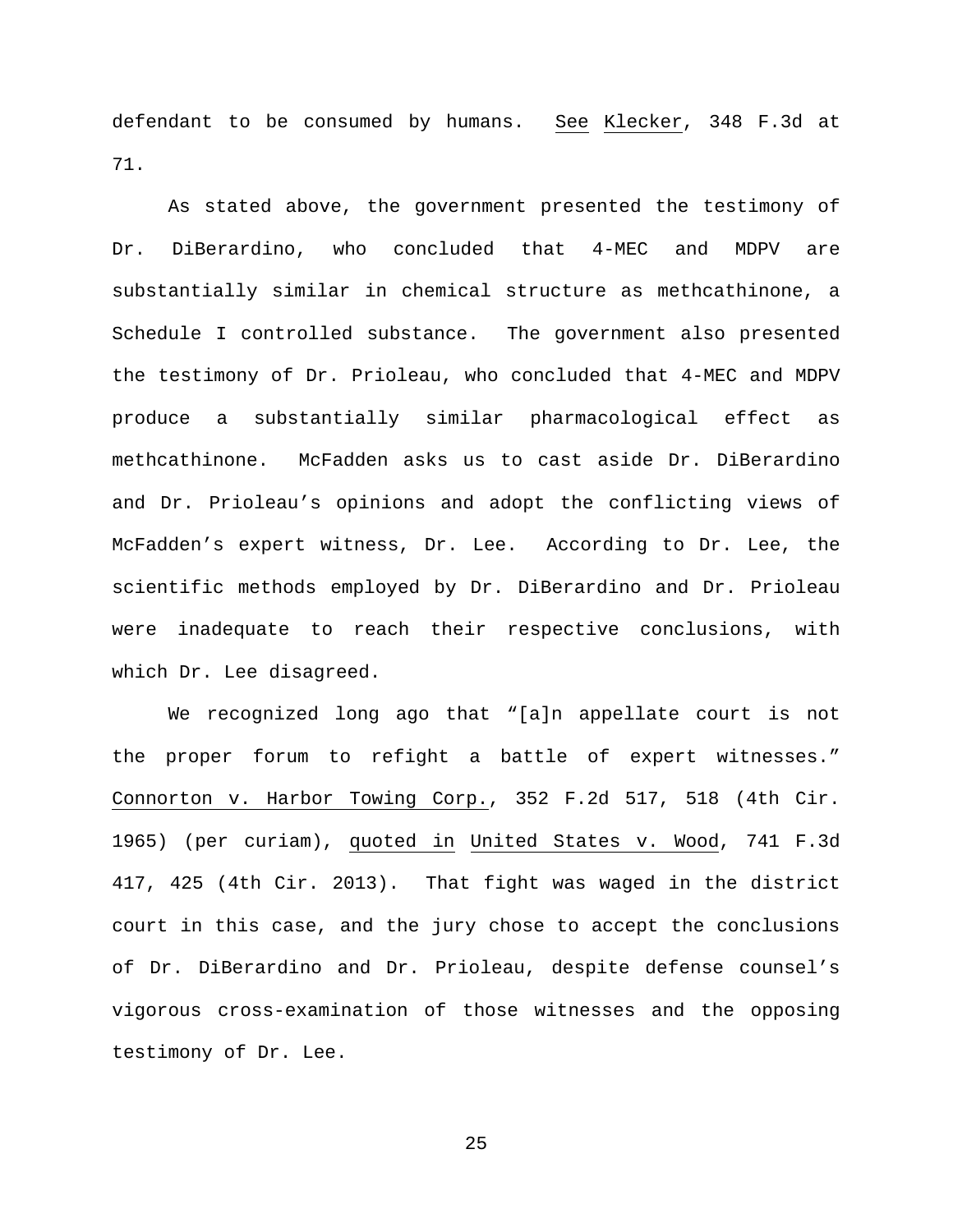It would be improper under our standard of review to elevate Dr. Lee's opinion over the opinions of Dr. DiBerardino and Dr. Prioleau, because it is the jury's function to weigh witnesses' credibility, to determine the weight to be accorded their testimony, and to resolve conflicts in the evidence. Dinkins, 691 F.3d at 387; United States v. Maceo, 873 F.2d 1, 7 (4th Cir. 1989). Therefore, based on the record before us, we conclude that the government presented sufficient evidence that 4-MEC and MDPV are substantially similar in chemical structure as methcathinone, a Schedule 1 substance. We further conclude that the government presented sufficient evidence that 4-MEC and MDPV produce actual pharmacological effects on the central nervous system substantially similar to the effects produced by methcathinone. $10$  In light of this conclusion concerning "actual" pharmacological similarity, we need not address McFadden's argument that there was insufficient proof that he "represented or intended" that 4-MEC and MDPV would have substantially similar pharmacological effects as a controlled substance.<sup>11</sup> See

<span id="page-25-0"></span> $10$  We note that because the jury's verdict is well-supported by Dr. DiBerardino and Dr. Prioleau's testimony, we need not consider Sykes' testimony in determining whether the government proved actual pharmacological similarity of these substances at issue.

<span id="page-25-1"></span> $11$  We therefore need not reach McFadden's arguments concerning his statements to McDaniel that 4-MEC and mixtures containing 4-MEC have an effect similar to substances other than (Continued)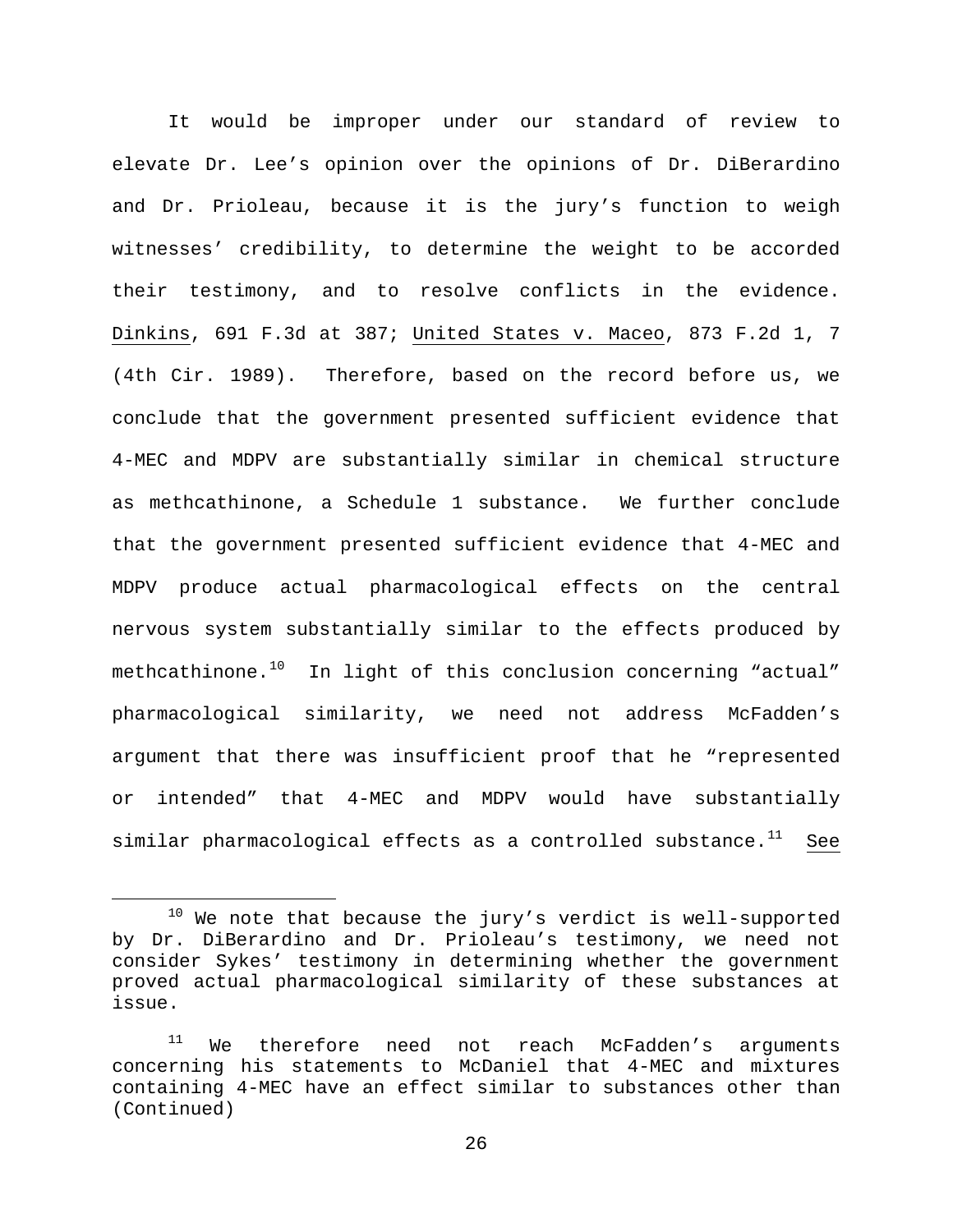Klecker, 348 F.3d at 71 (government may establish the pharmacological similarity element by showing "actual, intended, or claimed" similarity) (emphasis added).

Having reached this conclusion with respect to 4-MEC and MDPV, we need not address whether there was sufficient evidence in the record to conclude that methylone qualified as a controlled substance analogue. Each of the charges in the superseding indictment relating to methylone also alleged in the conjunctive that McFadden distributed MDPV or 4-MEC with respect to those counts. In other words, none of the charges hinged on a finding that methylone qualified as a controlled substance analoque.<sup>12</sup> Accordingly, even if we agreed with McFadden's arguments relating to methylone, we nevertheless would affirm each of his convictions. See Turner v. United States, 396 U.S. 398, 420 (1970) (reaffirming the general rule that if an indictment charges several acts in the conjunctive, a guilty verdict stands if the evidence is sufficient with respect to any one of the acts); United States v. Bollin, 264 F.3d 391, 412

Ĩ.

methcathinone, and do not decide whether the pharmacological similarity element may be established by comparing the alleged analogue substance to a different controlled substance than used for comparison under the chemical structure element.

<span id="page-26-0"></span> $12$  We further observe that because the government agreed to remove methylone from the calculation of drug weight for purposes of determining McFadden's advisory sentencing guidelines range, methylone was not a factor in the court's determination of McFadden's sentence.